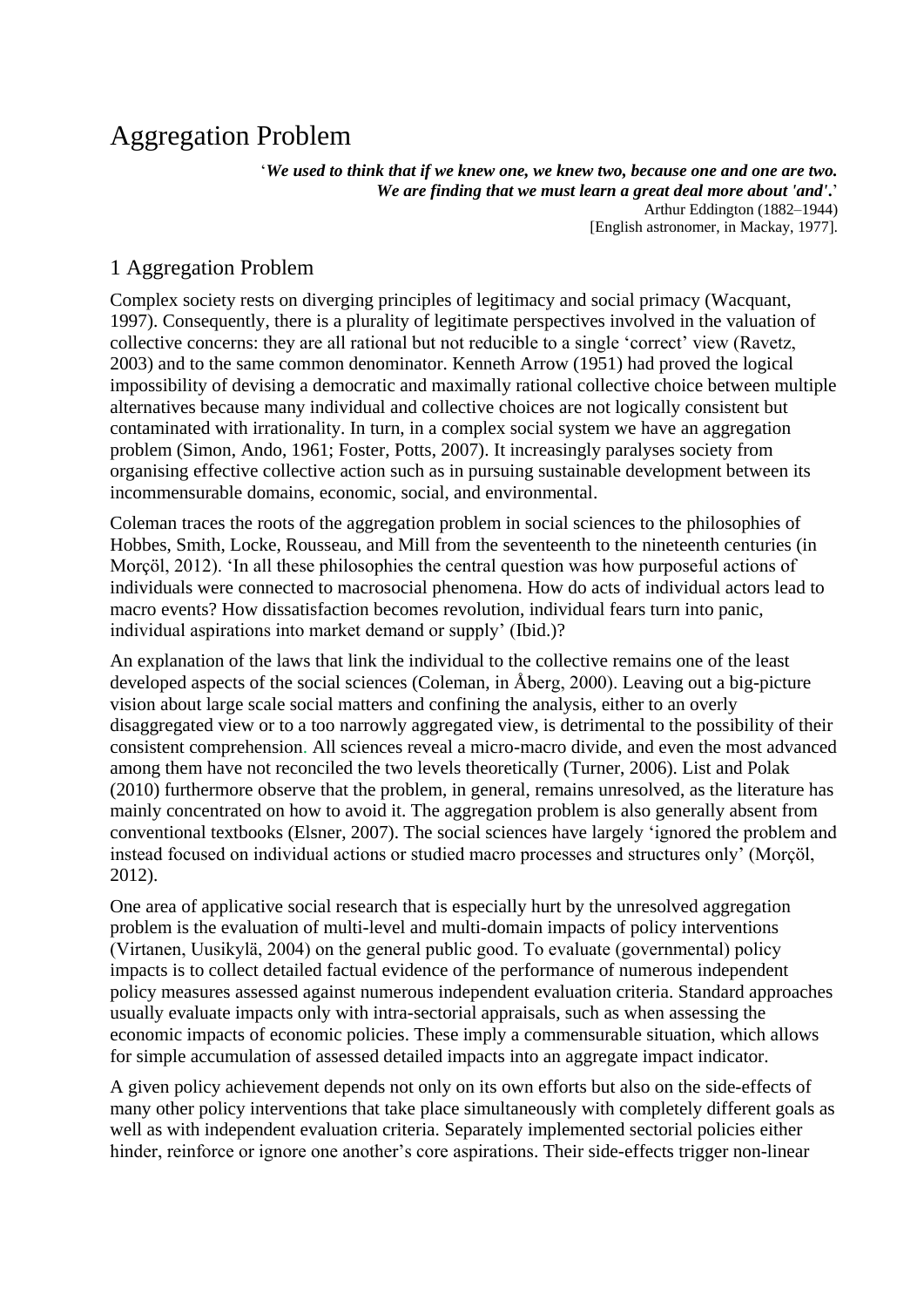situations, in which the whole can be smaller or larger than the sum of objectively measured achievements of all intervening policies.

In complex conditions, the summation procedure is far from trivial (Veen, Otter, 2002). The impacts obtained through evaluation on different levels and in different domains do not add into an aggregate indicator of the overall impact, because impacts are not expressed in terms of one another (Gutiérrez et al., 2013). There is no uniform basis for comparison among diverse policy achievements. Yet without an aggregate measure of policy impacts, one cannot know how to address policy challenges with structural consistency, such as what should be prioritised and how to enhance synergies.

The importance of consistent aggregation has already been recognised in policy impact evaluation (Rotmans, 2002). The Impact Assessment Board (IAB, 2009) that advises the European Commission estimated that the majority of evaluation studies provided to the Commission supply the kind of information that fails to inform policy makers about the overall results of their policies. Policy impact evaluation has particularly failed to produce forms of knowledge that inform strategic policy considerations. Compatible conclusions follow from Hageboeck et al. (2013) in their meta-evaluation of 340 USAID evaluation reports, and in Huitema et al. (2011), who assessed 260 evaluation studies prepared for the needs of the EU climate policy. Standard evaluation approaches, in the EU in particular, struggle to appropriately summarise partially compatible policy impacts on diverse evaluation criteria, such as the Strategic Impact Assessment (2001/42/EC), Impact Assessment Guidelines (SEC(2005)791), and the Territorial Impact Assessment (TIA; ESPON - 3.2, 2006; next Case Study).

The lack of explicit justification of the aggregation procedure is the Achilles heel of evaluation efforts (Scriven, 1994). Unsurprisingly, there is widespread recognition of the failure of policy impact evaluation to live up to its promise of improving public governance and contributing to consistent efforts to enhance the general welfare of societies. This calls for a review of the foundations of aggregation methodology in policy impact evaluation (Scriven, 1994) as well as in the methodology of social research in general.

Methodologists in policy impact evaluation have proposed a wide range of substitute approaches to the aggregation of diverse assessments that lack a common denominator. They have developed various procedures for 'qualitative synthesis', such as meta-narrative synthesis, meta-study, meta-ethnography, thematic synthesis, textual narrative synthesis, and framework synthesis (Barnett et al., 2009; Gerrits, Verweij, 2015). These approaches aim to narrow the aggregation problem by adopting strategies of avoidance (Barnett et al., 2009). Some authors try to reinvent commensurability by constructing overarching meta-categories as substitute common denominators or developing synthetic constructs, frameworks of synthesis, and meta-summaries. On other occasions, the possibility of synthesis is 'recovered' by instituting 'reciprocal translation algorithms', by exploring contradictory claims in inputs to synthesis, by replacing quantitative synthesis with critical interpretative synthesis, or by replacing aggregating data with comparative understanding (Ibid.).

Yet the core aggregative challenge remains unresolved in substitute approaches as long as they do not respond to the fundamental question: how do we logically consistently aggregate analytically obtained quantitative results with dissimilar common denominators without wasting relevant information? More specifically, which is the most inclusive approach to synthesis in exclusive conditions of social complexity? The new aggregation methodology must specifically explain how to incorporate horizontal diversity into an aggregation algorithm as an essentially vertical procedure. These are the main challenges of the first Case Study.

It is comprised of a prospective (ex-ante) evaluation of the sustainable impact of a regional development program for the Slovenian North-Eastern region Pomurje for 2007 – 2013 (RP;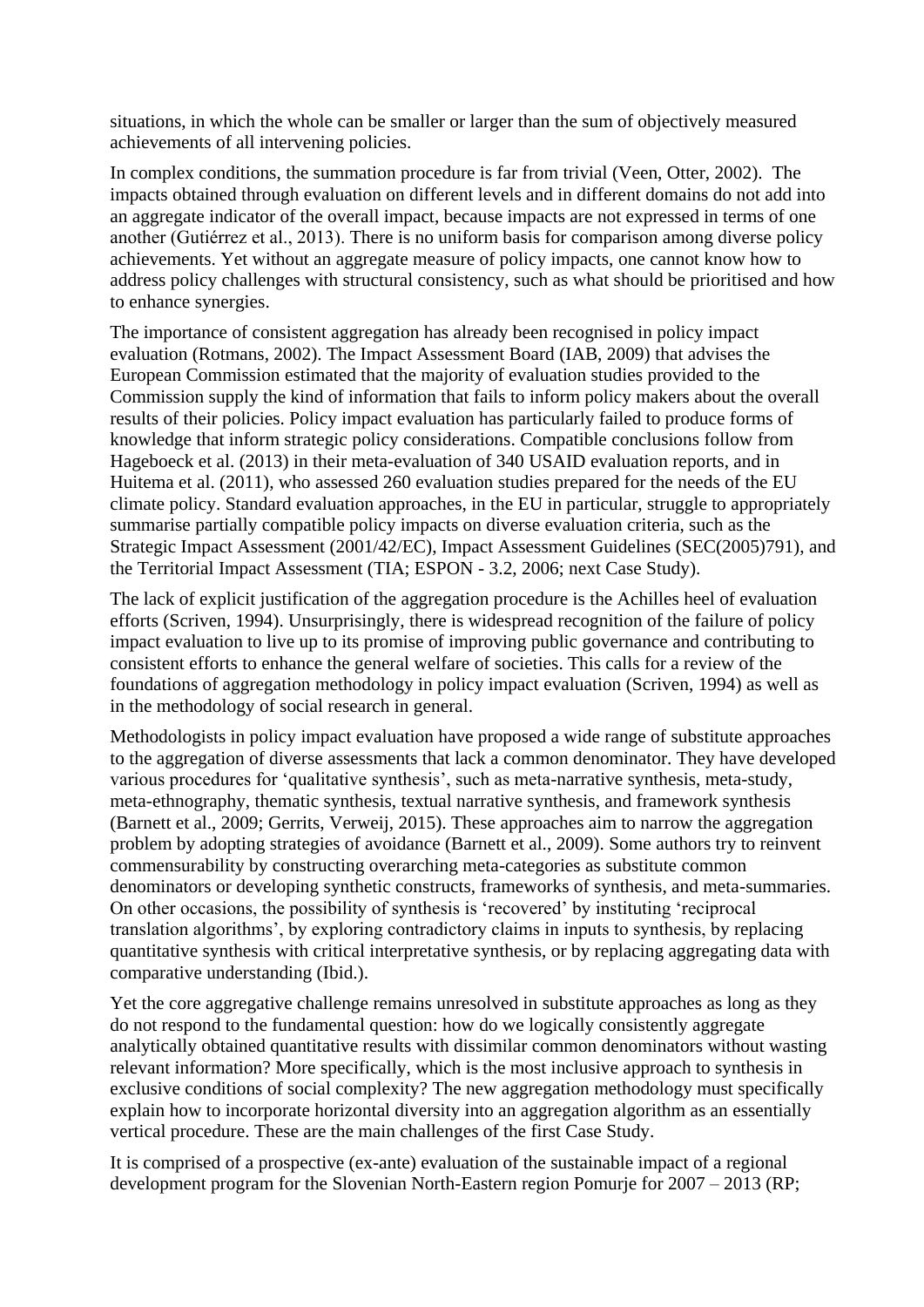Radej, 2006). The study evaluates whether the submitted Program proposal is likely to contribute to a reversal of critical regional trends to meet sustainable development goals. Evaluation is accomplished by methodologically comparing three alternative methods of summation of detailed assessment findings into evaluation results: descriptive summation in a disaggregated or micro level approach; a highly aggregated or macro level approach; and an intermediate, only partially aggregated or meso level approach. The expectation is that different aggregation approaches will bring about dissimilar evaluative conclusions and lead to diverse and possibly even contradictory policy advice (Gutiérrez et al., 2013), especially at the strategic level of considerations.

Pomurje is the least developed Slovenian region, bordering with Croatia, Hungary and Austria. It covers 6.6% of the national territory, 5.5% of the national population and contributes 4.3% of the gross domestic product (GDP) while achieving less than 70% of the national average income per capita. The region has a strong cultural identity, with a very distinctive regional dialect and unique ecological amenities. More than a third of its territory is protected as landscape parks or nature reserves, including the melancholically poetic landscape along the Mura River.

The region's economic capital, which is mainly employed in agriculture and food processing, is fragile but has been improving since the 1990s. The region's social capital is very frail and depleting even further. Cold War borders surrounded the region for half a century – from the West (Austria) as well as from East (Hungary) – this is the only region of this kind in Central Europe. Due to the geostrategic realignments in Central and Eastern Europe at the beginning of the 1990s, the region suddenly found itself exposed to the main European transport corridor, which subjected it, unprepared, to intensive international flows of capital, goods, and people between Eastern and Western Europe. The accession of Slovenia to the EU in 2004 further imposed a more stringent border regime between Pomurje and the bordering region in the Republic of Croatia (at that time not yet a member of the EU), in this way restraining links between local communities on both sides of the border that had previously been traditionally close because of similar socio-economic and cultural conditions. Negative social shocks of the economic transition have further weakened the region's social and human capital, leading to continued depopulation, brain drain, long-term unemployment, as well as prolonged health and social risks, so that the majority of the regional population is officially classified as vulnerable (older population, long-term unemployed, women, ethnic minority, and poor).

Lags in structural development have accumulated in the region, especially in its social capital, despite the considerable inflow of investment from the national budget and EU funds in the past decades. Investments supported many new development projects in less advanced regions, but in the case of Pomurje, their priorities largely overlooked genuine local needs and local potentials. Decision-makers especially failed to address critical trends and trade-offs between domains of regional sustainability appropriately.

### 2 Core Concepts

1

The purpose of synthesis is to render a heterogeneous corpus of information sensible (Encyclopaedia of Evaluation, 2004) from a more general viewpoint. Standard accounts of evaluative synthesis comprise a set of methods that aim to consolidate multiple valuations into a single valuation that represents the whole. $<sup>1</sup>$ </sup>

<sup>&</sup>lt;sup>1</sup> [https://docs.oracle.com/cd/B19306\\_01/olap.102/b14349.pdf,](https://docs.oracle.com/cd/B19306_01/olap.102/b14349.pdf) III 2013.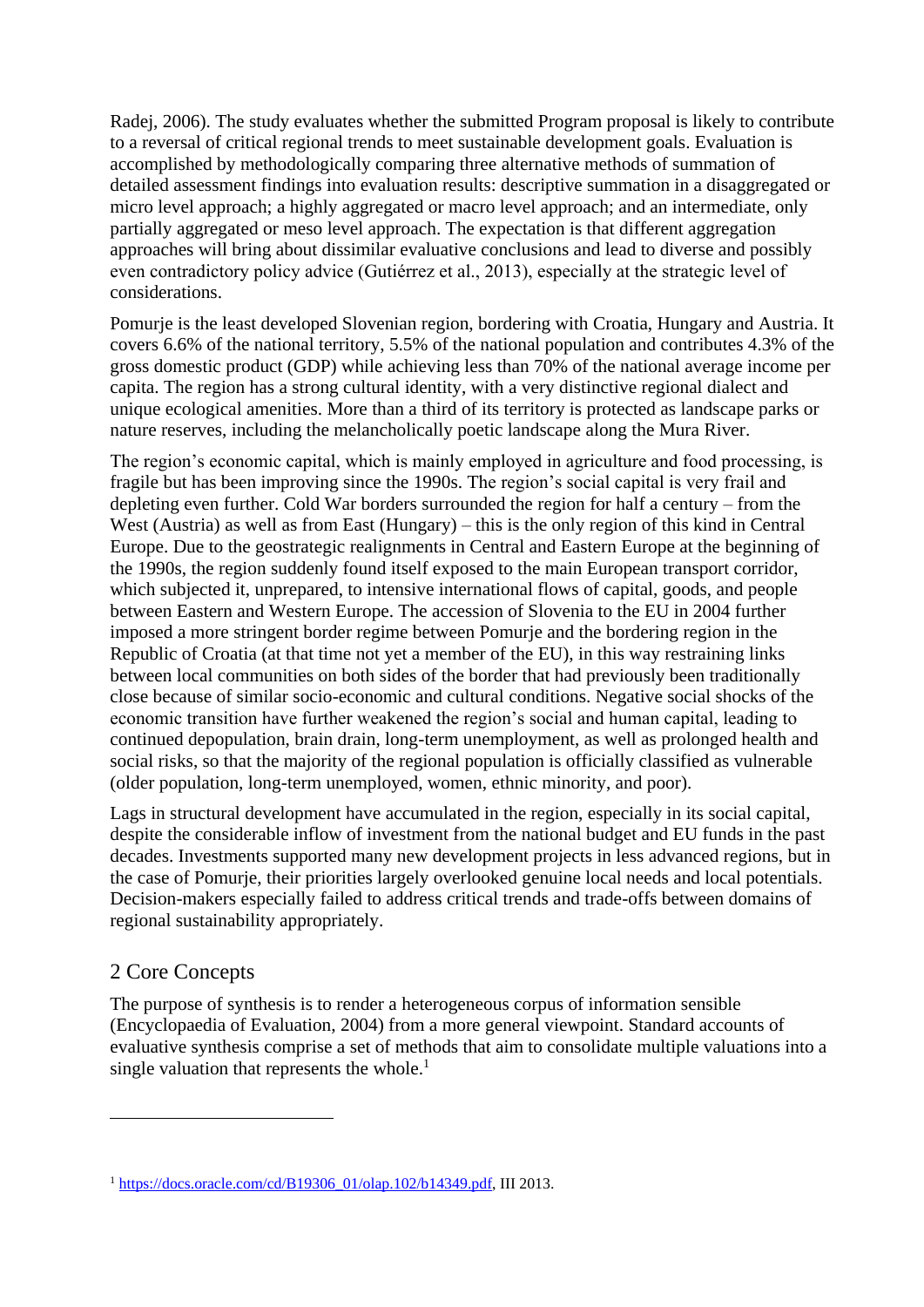Aggregation is the simplest method of direct micro to macro synthesis, aside from multiplication, standardisation, correlation, and integration. Aggregation demands only cumulative additions of similar elementary parts to a pile. The imperative of similarity requires strong symmetry and homogeneity between aggregated elements to secure the conservation of the qualities in transition between the lower levels of the elements to the higher level of the result – so that adding an apple to other apples cannot result in pile of oranges. 'Being symmetric' in general usage is synonymous with 'being harmonious', and in technical usage it is synonymous with 'commensurable', denoting that elements are of the same essence and so aggregatable by this essence.

When diverse social values translate into one ultimate value, to a single quantum of measurement, such as happiness, utility or money, then more means better, so our task is simple: aggregate and maximise (Scharffs, 2001)! When quantity is quality, there can be no conflict between quantity and quality. Trust in the neutrality of simple aggregation logic has led many social scientists to constitute this approach to synthesis as a guideline for consistent policymaking. The founder of modern utilitarianism, Jeremy Bentham, claimed (1789, in 'The Principles of Morals and Legislation') that the interest of the community could be neither more nor less than the sum of the interests of members who compose it. He proposed that governments pursue the maximisation strategy of 'the greatest happiness' principle as the fundamental measure of right and wrong in every society.

However, if all social values are reduced to a commensurable relation, values are no longer about diverse universals but simply a matter of calculation (Isaiah Berlin, in Scharffs, 2001). The assumption of commensurability between elementary parts as a precondition for forming wholes is generally true for physical entities in expressing their quantitative characteristics such as size, weight or speed. Yet it may not be true for social units (Scholes et al., 2013), which have a far less deterministic structure because they are heavily 'contaminated' with discordant value-based considerations which reflects in their incommensurability.

Furthermore, at its core the simple aggregation algorithm demands merely repetition of the elementary principle at a macro level. An aggregate is not qualitatively different and therefore not independent of its parts. A conventional approach to aggregation does not produce unity since unity is already involved in the parts, in their denominator. A new quality, such as 'collective novelty' (Perry, 1922) or a new wisdom about the whole cannot emerge from the aggregation of commensurable content (Allport, 1928). Simple aggregation is tautological (Ibid,), and relatively uninteresting (Wimsatt, 2002) for the study of multi-level and multi-scope social challenges.

The main obstacle to simple maximizing strategies is that it will usually be impossible to settle on which core value should be the one that is maximised (Scharffs, 2001) and which specific observed characteristic of reality should be taken as the commensurable representative for all others. In contemporary postmodern societies, there is no common good about which everyone agrees 'because ultimate values – our conceptions of what life is and what society should be – are beyond the range of mere logic' (Schumpeter, in Coleman, 2005) and calculation. Schumpeter accordingly refused Bentham's maximisation doctrine. The synthesis of social valuations needs to apply a different methodology in which detailed elements may not be commensurable and not fully aggregatable from a micro to a macro level.

The methodology of social research has developed a range of substitute approaches to overcoming the aggregation problem. Three main lines of approach can be distinguished for the narrower purposes of this inquiry: the non-aggregative, the fully aggregative and the intermediate one.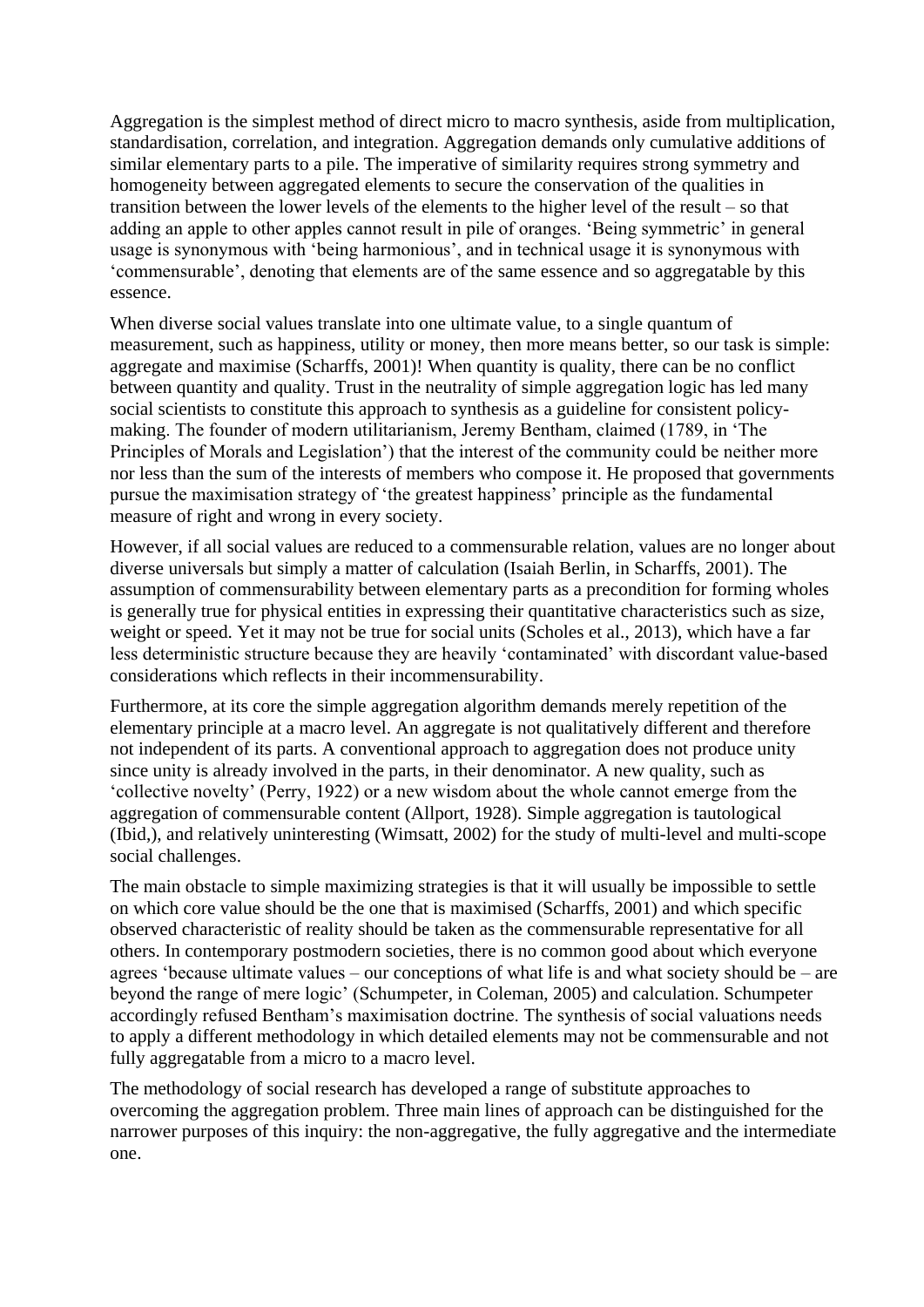The first approach covers only methods, which do not permit cumulating detailed findings into aggregate conclusions whenever findings in one domain of research are not fully comparable in their core with findings in all other domains. The analytical results for each research domain must then stand on their own. They represent only themselves, leaving the researcher without clear conclusins about the overall result of inquiry.

A family of 'compensatory'<sup>2</sup> aggregative approaches is a representative of the second group of methodologies. In these, no specific value prevails in aggregation simply because not all values involved in social inquiry are treated as radically different but as equally relative. Compensatory approaches permit aggregation so that substantively diverse issues are first translated into a 'neutral form', for instance standardised into index numbers, and then aggregated into a composite index that has no common units of measurement (Nardo et al., in Zhou, Ang, 2009), as in the previously discussed methodology of calculating the UNDP's Human Development Index.

Another variation of the compensatory method relies on the application of social weights. For instance, higher weights are attached to environmental issues than to economic issues when applying the precautionary ecological principle. In other cases, weights are proportional: each preference in a collective choice has a weight equal to the proportion of the population supporting the values represented by each alternative option. Economists have developed spectre of techniques for smoothing out conflicts in collective choice at a lower level in order to achieve a maximal outcome at a higher level, such as by compensating losers for negative trade-offs (Pareto), or by weighting collective alternatives relative to a willingness to pay (Baumol, Oates, 1988).

Methodologies aimed at full aggregation of only partly commensurable analytical insights have offered valuable assistance especially in situations when underlying incompatibilities in measured phenomena remain small. Nevertheless, there are some critical concerns. Even though it is sometimes possible to recover, at least partially, some sort of commensurability between diverse qualities, a large number of additional parameters, such as trade-off coefficients and weights, must first be constructed, which may cause a loss of transparency and consistency in the aggregation model (Munda, 2004). In such cases, the substantive concerns about a researched matter diminish on account of increasing technical and statistical concerns about how to collect ideally fitting data and how to calculate the most appropriate version of statistical parameters. Furthermore, parameters may be very difficult to establish scientifically and are often selected ad hoc (Ibid.). In one way or the other, substitute strategies to aggregation not only contaminate with the same type of value judgment contradictions that restrained the implementation of simple aggregative methodology from the outset but also hide their bias behind statistical formalisms.

The third main group consists of intermediate approaches with multi-criteria methods. The multicriteria analysis describes any structured approach to determining an overall picture from divergent contributions. The methodology considers separate aspects of inquiry in order to capture all domains of research indiscriminately (Söderbaum, 1998). However, due to the application of separate conflicting analytical criteria, multi-criteria methods do not always have a conclusive or unique solution. Even if they do produce clear-cut results, these comprise a limited set of interrelated aggregate propositions aimed at understanding only limited topics (Geels, 2007; Merton, 1968) but failing to address structural contradictions.

<u>.</u>

<sup>2</sup> Non-compensatory approaches of aggregation can aggregate the corpus of information by relying on only one set of assessment results, such as the best or worst achievements between multiple criteria (see Munda, 2012).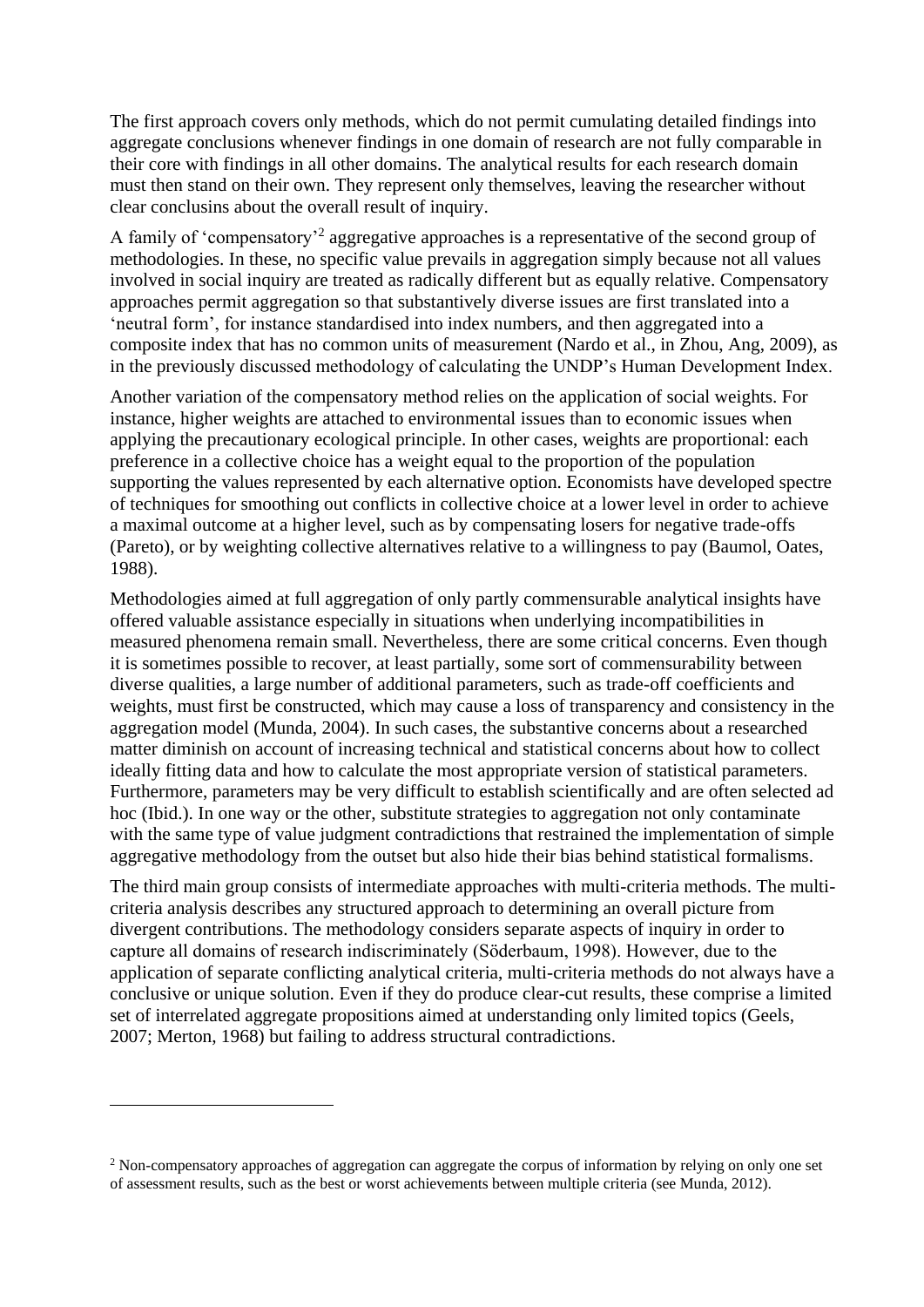Analogous to diversity in a methodology of social research, Söderbaum (1998) distinguishes between three sets of multi-criteria policy impact evaluation methods according to the degree of aggregation of detailed impacts assessment results: disaggregated, aggregated and intermediate methods.

Examples of disaggregated methods are monitoring, environmental impact assessments, or the Leopold assessment matrix. Leopold et al. (1971) proposed a detailed impact assessment method at the micro level from which an aggregation of fragmented results remains absent as a matter of principle. They developed an approach that goes beyond intra-domain assessment about how a particular policy intervention, such as an economic one, directly affects primary targeted economic assessment criteria. Leopold et al. instead placed the horizontal assessment of sideeffects or unwanted (secondary) effects in the centre of evaluation concerns, specifically economic effects on the environmental assessment criteria.<sup>3</sup> This approach surpasses, up to the present day, the scope of many prominent evaluation guidelines since they are mainly concerned only with an assessment of direct impacts. Unfortunately, however, Leopold et al. decisively refused to capitalise on their methodological breakthrough.

In the finest positivist tradition of analytical assessment, Leopold et al. assess policy performance through a pedantic description of its numerous side-effects. Their matrix presents 100 most polluting industrial sectors in rows and 88 evaluation criteria of environmental impact in columns, creating a matrix with 8,800 cells – each further divided into four sub-sections that describe every impact by its size (large/medium/small), direction (positive/negative/neutral), probability (high/low) and the assessment of risk involved in each individual impact (critical or not).

They assessed policy impacts in sufficient detail to enable maximally informed policy decisions. For them, the task of the evaluator is merely to inform and comment on specifics, not to generalise. Refusal of aggregation of detailed assessments is essential for neutral evaluation, argues Leopold, as it draws a demarcation line between evaluator and policy-maker to protect the former from value judgments and political interference (Kunseler, 2007). Since Leopold, evaluators largely resist calls to generalise their findings, or at best they take a passive descriptive approach to synthesis, such as the EU's Impact Assessment Guidelines (SEC(2005)791), one of the most influential reference documents in the EU.

Leopold's approach explicitly refuses to deal with value-based oppositions so it must be characterised as an example of analytical methodology that represents essentially a non-

1

<sup>&</sup>lt;sup>3</sup> The methodology of the Leopold matrix was introduced at the end of 60's. It was applied in Slovenia already in 1970 by biologist Stane Peterlin (1937- ). According to his own explanation (in an e-mail on 1.XI.2010 to his son, Marko Peterlin, who kindly forwarded it to the author), he found Leopold's paper '*Landscape Esthetics: How to Quantify the Scenics of a River Valley*', published in Natural History Journal in 1969 (vol. 78, pages 36–45). Mr. Peterlin applied Leopold's assessment approach at the Slovenian agency for heritage protection, together with Franc Vardjan, architect, and Milan Orožen Adamič, geographer, in the environmental impact assessment of seven alternative locations for the planned construction of a hydroelectric plant in Kobarid on the Soča river, one of few remaining pristine rivers in Europe with breathtaking visual attractiveness. Mr. Peterlin cannot confirm the chain of events that followed their negative assessment of the plans, but the fact is that the Soča river remains undisturbed to the present day in its natural beauty. The Leopold matrix was soon applied again in the environmental impact assessment of plans to build an oil refinery on the outskirts of Ljubljana, the capital of the country (Peterlin S. et al. 1972. *Ocena možnih lokacij za rafinerijo nafte v okolici Ljubljane s stališča varstva oklja, posebej varstva narave*. Zavod za spomeniško varstvo SR Slovenija, as stated in Marušič J. 1993. *Optimizacijski postopki kot sredstvo za vključevanje varovalnih presoj v celokupno in z okoljem skladno prostorsko načrtovanje*. Ljubljana: Biotechnical Faculty UL, Department of Landscape Architecture). The refinery project was also abandoned, as proposed by the authors of the evaluation study. I am grateful to Mojca Golobič for this information.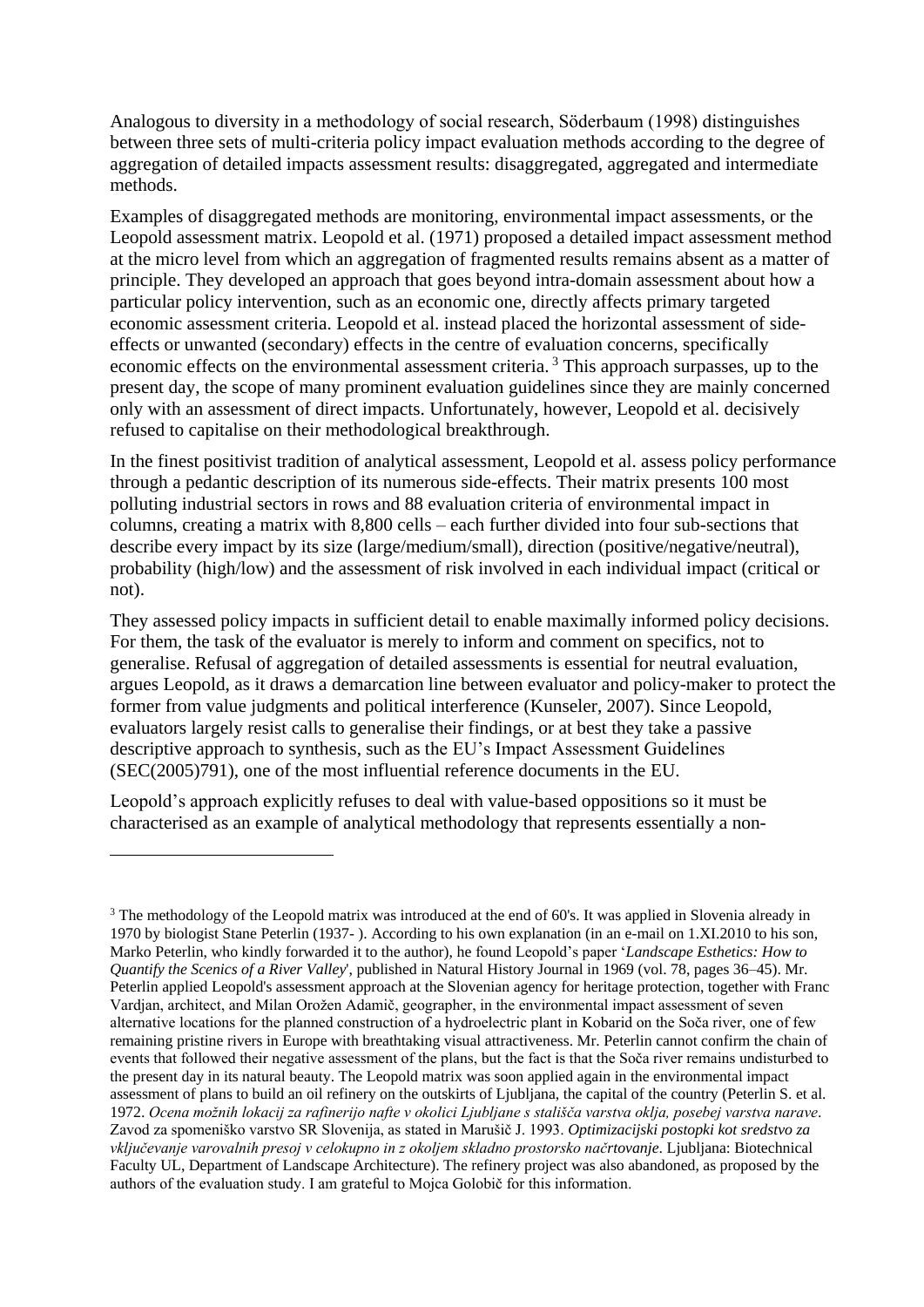evaluative approach to policy impact evaluation. Non aggregated assessment produces nonoverlapping information separately for each evaluation domain, which tends to underplay inherent system contradictions in disregard of legitimate stakeholder concerns in the public realm (Stake, 2001). Sanderson (2000) warns that cross-sectional evaluation, which seeks to isolate policy instruments and assess their impacts separately from one another, will only produce an information overload. Detailed assessment results undoubtedly make policy decisions more informed but not necessarily easier (Diamond, 2005). Non aggregated results remain of limited usefulness due to limited correspondence to the complex reality in which policy-makers operate. They especially fail to satisfy information needs at the strategic level of decision-making by producing banal answers to 'cross-cutting' and multi-dimensional questions (Virtanen, Uusikylä, 2004).

Rejection of the summation of findings and shifting this task to policy-makers, the media and politicians is dubious (Stiglitz et al., 2009). Leaving it up to the users of evaluation results to make the synthesis supposes that they are equipped to do this consistently and neutrally, which can be difficult to justify, taking into account their ideological, cultural, ethnic, social and other value based predispositions. It is, after all, precisely the failure of politicians and scientists as social aggregators, recall Arrow's theorem of impossibility that demanded the introduction of policy impact evaluation in collective choice in the first place. The absence of evaluative synthesis findings leaves the interpretation of results fully exposed to manipulation. Scriven (1994) appropriately concluded that rejection of summation in impact assessment means 'letting the client down at exactly the moment they need you most'.

At the other extreme are highly aggregated evaluation approaches, such as cost-benefit or costeffectiveness analyses, or experimental methods that apply counterfactual evidence to identify core drivers of policy success and measure its effectiveness. These approaches are useful especially when a consensus about 'specific valuation rules' (Söderbaum, 1998) has been achieved.

One of the first declared macro-evaluation methods with multiple domains in the EU was the Strategic Environmental Assessment (SEA Directive, 2001/42/EC). It assesses all strategically important environmental aspects of economic projects at macro level but only piece by piece, giving no indication about how to cumulate diverse economic impacts on various environmental criteria into a compound indicator of overall environmental impact.

The missing chain in the aggregative methodology of evaluation has been contributed by Ekins and Medhurst (2003, 2006) in their multi-domain assessment of the EU Structural Funds programs' impacts on sustainable development in regions (sub-national level). Ekins previously proposed the Four-capitals model (economic, social, environmental, and human capital) to serve as a conceptual framework for a more structured comprehension of sustainable development (Ekins, 1992). The multi-part concept of sustainability can be traced back to the Brundtland report (WCED, 1987), and to the first global conference on sustainable development in Rio de Janeiro (UNCED, 1992), where Paul Ekins from UK's Policy Studies Institute and Professor of Sustainable Development at the University of Westminster, and Mohan Munasinghe, high ranking advisor at the World Bank from Sri Lanka, independently proposed an analogous idea.

Ekins and Medhurst worked out a partially aggregated version of the Leopold matrix, extended from two (economy, environment) to four domains to evaluate, in the accomplished Case Study, the RP's multifarious impacts on the four capitals of regional sustainability. The extended impact assessment matrix is named here the Leopold-Ekins-Medhurst matrix or LEM. It allows for aggregation of assessed impacts for all of the program's intervention measures within each of four evaluation domains that are placed in its columns, but not between them, appropriately accounting for their incommensurability. The EU's territorial impact assessment (ESPON – 3.2,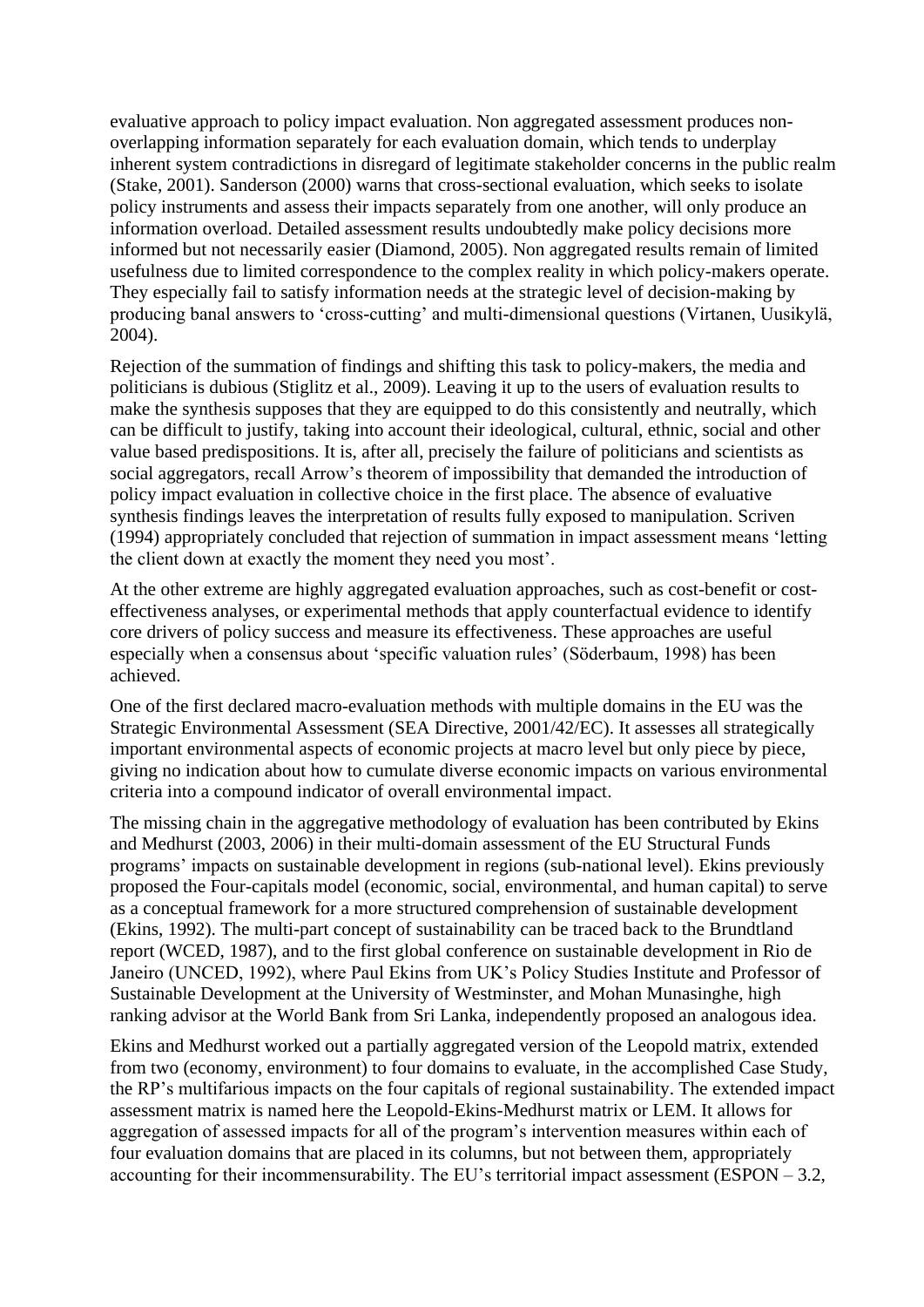2006) has given grounds for developing an analogous approach to evaluative synthesis (see the subsequent Case Study).

However, in their aggregative approach Ekins and Medhurst overlooked the fact that various policy impacts on the same evaluation criterion may be also incommensurable. Policy impacts are aggregatable only by intervention measures with similar impacts so that, for instance, the impacts of economic intervention measures are aggregated separately from the impacts of social measures. This means that only partial aggregation of impacts is permitted between four evaluation domains of sustainability. Following this demand, LEM must be reorganised into an input-output matrix, composed of equal number of program intervention domains (in rows) and evaluation domains (in columns).

This is the meso matrix. It hierarchically exists above the micro level of the Leopold matrix because it aggregates from it. At the same time, as a set of only partial aggregates, it exists below the macro level of the LEM. The meso matrix, therefore, comprises an intermediate level of policy impact evaluation. It is a relevant tool since complex social issues, like sustainable development, are themselves built upon multiple domains as meso level units of evaluation (Dopfer et al., 2004; Easterling, Kok, 2002).

The meso matrix aggregates its contents from the inside, only by main sources and by main areas of impact, instead of bottom up (micro to macro) as in LEM. The matrix has very desirable properties for evaluation of impacts because it differentiates between the primary concerns (direct impacts on the negative diagonal of the meso matrix) and secondary concerns (indirect impacts, non-diagonally placed) so that one can simultaneously evaluate impacts in an intrasectorial (non-overlapping) as well as in an intersectorial (overlapping) perspective.

The Case Study illustrates the aggregation problem in policy impact evaluation, first only in the standard vertical manner, aggregating findings from micro to macro and then also in the newly proposed mesoscopic manner that integrates horizontal logic into evaluative synthesis.

## 3 Results: Micro vs Macro

An interdisciplinary group of experts estimated the possible positive, neutral or negative impacts of the 47 proposed intervention measures of the Regional Program (RP) on four sets of two evaluation criteria for social, economic, environmental, and human capital of regional sustainability (Table II.1). In an ideal case, assessment of detailed impacts would be acquired analytically from detailed sectoral research, from surveys among stakeholders and from statistical data (such as in Radej et al., 2015). When this is not feasible, usually because of lack of resources, or in ex-ante evaluations that assess future effects, as in our case, the task may be accomplished with ad hoc expert assessment of impacts. It is important to ensure at least that the expert assessments draw on the best available knowledge in concerned thematic areas and that their expertise be sufficiently diverse to cover all evaluation domains indiscriminately.

Expert opinions about the direction of the RP's impacts were considerably divergent in some instances. Reassessment of discordant impact assessments resolved only about a third of the expert's disagreements. The remaining disagreements were neutralised by averaging of assessments into a summary indicator of impact. The threat of cancelling-out of divergent assessments in itself encouraged a cooperative attitude in the team of experts. Contrary to this solution, some evaluation approaches, such as the Common Assessment Framework (EIPA, 2006; Macur, Radej, 2017) advise that experts reach a consensus in the assessment of impacts. However, forcing consensus for every assessment detail is risky because it may expose existing asymmetries within the assessment team, which can lead to a kind of closed, exclusive process (Connelly, Richardson, 2004) in which the dominant agent will prevail.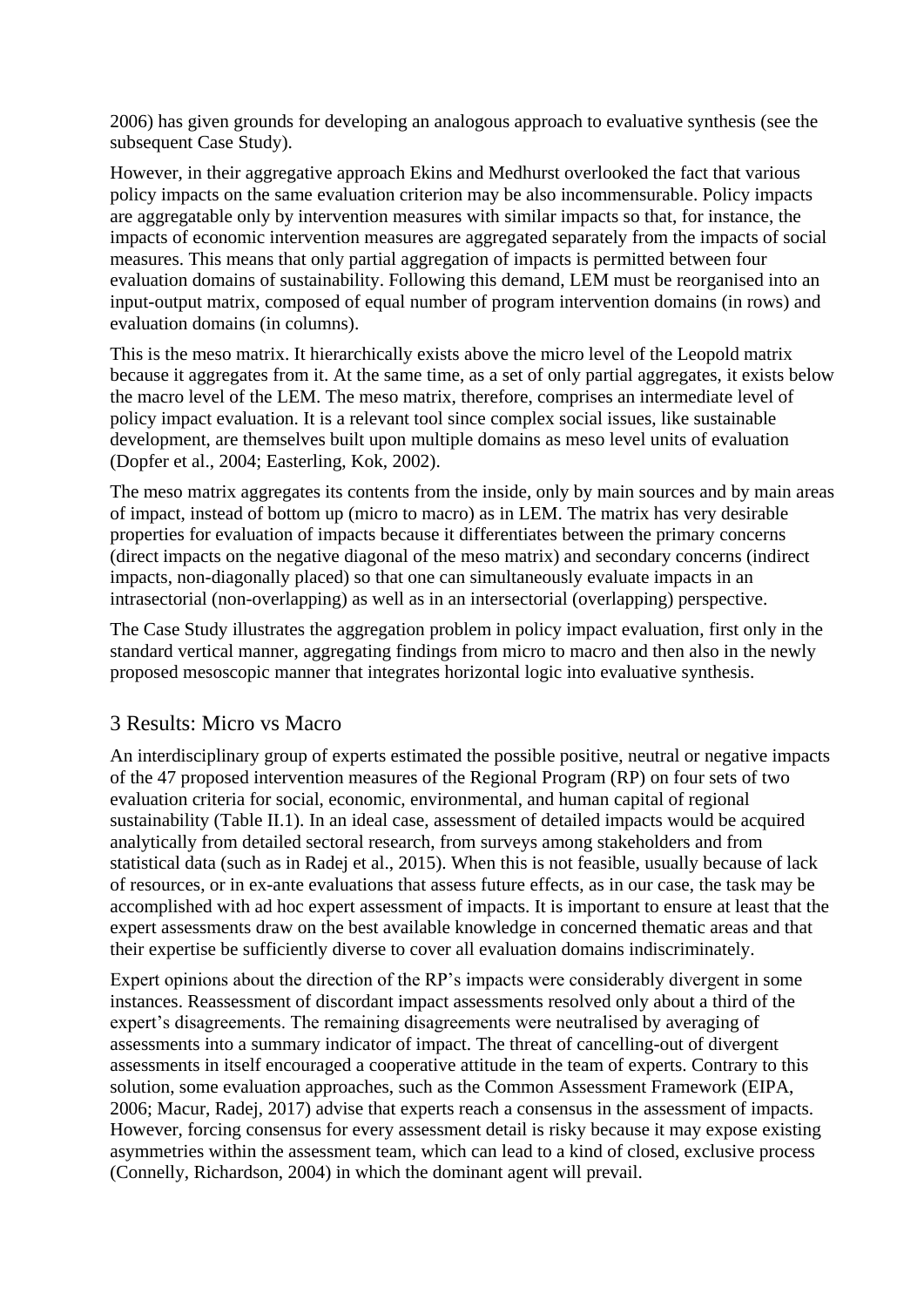Disagreements between experts may be irresolvable but this does not mean they are unaggregatable. Detailed assessments are not only equally well founded and legitimate, but also very specific and incomplete claims, and therefore not eligible for the status of strict incommensurability, as wrongly assumed by Leopold in a methodologically analogous situation. Nevertheless, disagreements in expert impact assessment deserve additional attention, separately from an aggregation of results, if they are systematic across connected issues.

Table II.1 presents the Leopold matrix with detailed assessment of the impacts of the Pomurje Regional Program on selected regional sustainability evaluation criteria.

| Economic<br><b>Evaluation Domains</b><br>Social<br>Environmental<br>Human<br>and Criteria<br>Income<br>Unemp-<br>Outward<br>Abatement<br>Students<br>Regional<br>Invest.<br>Sewerage<br>Migration<br>Expenditure Connections<br>growth<br>Intensity<br>loyment<br>per capita<br>Ageing<br><b>Regional Program Measures</b><br>Development lags<br>$\theta$<br>0<br>$^{+}$<br>$^{+}$<br>$^{+}$<br>$^{+}$<br>$^{+}$<br>$\overline{c}$<br>Competitiveness<br>$\ddot{}$<br>$\ddot{}$<br>$\boldsymbol{0}$<br>$^{+}$<br>$+$<br>$\overline{3}$<br>$\overline{0}$<br>Investment promotion<br>$\ddot{}$<br>$\Omega$<br>$\boldsymbol{0}$<br>$^{+}$<br>$^{+}$<br>$^{+}$<br>Endogenous advantages<br>4<br>$\ddot{}$<br>$\ddot{}$<br>$+$<br>$^{+}$<br>$\! + \!$<br>$^{+}$<br>$^{+}$<br>5<br>$\overline{0}$<br>$\mathbf{0}$<br>Entrepreneurship<br>$\ddot{}$<br>$\boldsymbol{0}$<br>$^{+}$<br>$^{+}$<br>$+$<br>Regional tourist organisation model<br>$\overline{0}$<br>$\mathbf{0}$<br>$\overline{0}$<br>6<br>$\boldsymbol{0}$<br>$\boldsymbol{0}$<br>$\Omega$<br>$\boldsymbol{0}$<br>$\mathbf{0}$<br>$\overline{0}$<br>Pomurje as a tourist destination<br>$\overline{0}$<br>$\mathbf{0}$<br>$\boldsymbol{0}$<br>$\ddot{}$<br>$\boldsymbol{0}$<br>$\! + \!$<br>$^{+}$<br>8 Destination management<br>$\overline{0}$<br>$\Omega$<br>$\boldsymbol{0}$<br>$\mathbf{0}$<br>$^{+}$<br>$\mathbf{0}$<br>$^{+}$<br>$+$<br>$\overline{0}$<br>9 Destination marketing<br>$\ddot{}$<br>$\mathbf{0}$<br>$\mathbf{0}$<br>$\mathbf{0}$<br>$\boldsymbol{0}$<br>$\Omega$<br>$\! + \!$<br>$\overline{0}$<br>$\overline{0}$<br>10 Human resources in tourism<br>$\boldsymbol{0}$<br>$\boldsymbol{0}$<br>$^{+}$<br>$\! + \!$<br>$^{+}$<br>$^{+}$<br>$\overline{0}$<br>11 Quality management<br>$\ddot{}$<br>$\boldsymbol{0}$<br>$\mathbf{0}$<br>$^{+}$<br>$\boldsymbol{0}$<br>$\! + \!$<br>$+$<br>12 Tourist infrastructure investment<br>$\ddot{}$<br>$\boldsymbol{0}$<br>$^{+}$<br>$\boldsymbol{0}$<br>$\mathbf{0}$<br>$\Omega$<br>$^{+}$<br>$^{+}$<br>13 R&D in tourism<br>$\overline{0}$<br>$\ddot{}$<br>$\boldsymbol{0}$<br>$\mathbf{0}$<br>$\boldsymbol{0}$<br>$\boldsymbol{0}$<br>$^{+}$<br>$^{+}$<br>$\overline{0}$<br>$\overline{0}$<br>14 Health inequality (criteria)<br>$\mathbf{0}$<br>$\mathbf{0}$<br>$\overline{0}$<br>$\mathbf{0}$<br>$\overline{0}$<br>$\mathbf{0}$<br>15 Health promotion network<br>$\overline{0}$<br>$\boldsymbol{0}$<br>$\boldsymbol{0}$<br>$^{+}$<br>$^{+}$<br>$^{+}$<br>$^{+}$<br>$^{+}$<br>16 Health inequality - regional<br>$\ddot{}$<br>$\boldsymbol{0}$<br>$\overline{0}$<br>$\boldsymbol{0}$<br>$^{+}$<br>$^{+}$<br>$+$<br>$^{+}$ |
|-------------------------------------------------------------------------------------------------------------------------------------------------------------------------------------------------------------------------------------------------------------------------------------------------------------------------------------------------------------------------------------------------------------------------------------------------------------------------------------------------------------------------------------------------------------------------------------------------------------------------------------------------------------------------------------------------------------------------------------------------------------------------------------------------------------------------------------------------------------------------------------------------------------------------------------------------------------------------------------------------------------------------------------------------------------------------------------------------------------------------------------------------------------------------------------------------------------------------------------------------------------------------------------------------------------------------------------------------------------------------------------------------------------------------------------------------------------------------------------------------------------------------------------------------------------------------------------------------------------------------------------------------------------------------------------------------------------------------------------------------------------------------------------------------------------------------------------------------------------------------------------------------------------------------------------------------------------------------------------------------------------------------------------------------------------------------------------------------------------------------------------------------------------------------------------------------------------------------------------------------------------------------------------------------------------------------------------------------------------------------------------------------------------------------------------------------------------------------------------------------------------------------------------------------------------------------------------------------------------------------------------------------|
|                                                                                                                                                                                                                                                                                                                                                                                                                                                                                                                                                                                                                                                                                                                                                                                                                                                                                                                                                                                                                                                                                                                                                                                                                                                                                                                                                                                                                                                                                                                                                                                                                                                                                                                                                                                                                                                                                                                                                                                                                                                                                                                                                                                                                                                                                                                                                                                                                                                                                                                                                                                                                                                 |
|                                                                                                                                                                                                                                                                                                                                                                                                                                                                                                                                                                                                                                                                                                                                                                                                                                                                                                                                                                                                                                                                                                                                                                                                                                                                                                                                                                                                                                                                                                                                                                                                                                                                                                                                                                                                                                                                                                                                                                                                                                                                                                                                                                                                                                                                                                                                                                                                                                                                                                                                                                                                                                                 |
|                                                                                                                                                                                                                                                                                                                                                                                                                                                                                                                                                                                                                                                                                                                                                                                                                                                                                                                                                                                                                                                                                                                                                                                                                                                                                                                                                                                                                                                                                                                                                                                                                                                                                                                                                                                                                                                                                                                                                                                                                                                                                                                                                                                                                                                                                                                                                                                                                                                                                                                                                                                                                                                 |
|                                                                                                                                                                                                                                                                                                                                                                                                                                                                                                                                                                                                                                                                                                                                                                                                                                                                                                                                                                                                                                                                                                                                                                                                                                                                                                                                                                                                                                                                                                                                                                                                                                                                                                                                                                                                                                                                                                                                                                                                                                                                                                                                                                                                                                                                                                                                                                                                                                                                                                                                                                                                                                                 |
|                                                                                                                                                                                                                                                                                                                                                                                                                                                                                                                                                                                                                                                                                                                                                                                                                                                                                                                                                                                                                                                                                                                                                                                                                                                                                                                                                                                                                                                                                                                                                                                                                                                                                                                                                                                                                                                                                                                                                                                                                                                                                                                                                                                                                                                                                                                                                                                                                                                                                                                                                                                                                                                 |
|                                                                                                                                                                                                                                                                                                                                                                                                                                                                                                                                                                                                                                                                                                                                                                                                                                                                                                                                                                                                                                                                                                                                                                                                                                                                                                                                                                                                                                                                                                                                                                                                                                                                                                                                                                                                                                                                                                                                                                                                                                                                                                                                                                                                                                                                                                                                                                                                                                                                                                                                                                                                                                                 |
|                                                                                                                                                                                                                                                                                                                                                                                                                                                                                                                                                                                                                                                                                                                                                                                                                                                                                                                                                                                                                                                                                                                                                                                                                                                                                                                                                                                                                                                                                                                                                                                                                                                                                                                                                                                                                                                                                                                                                                                                                                                                                                                                                                                                                                                                                                                                                                                                                                                                                                                                                                                                                                                 |
|                                                                                                                                                                                                                                                                                                                                                                                                                                                                                                                                                                                                                                                                                                                                                                                                                                                                                                                                                                                                                                                                                                                                                                                                                                                                                                                                                                                                                                                                                                                                                                                                                                                                                                                                                                                                                                                                                                                                                                                                                                                                                                                                                                                                                                                                                                                                                                                                                                                                                                                                                                                                                                                 |
|                                                                                                                                                                                                                                                                                                                                                                                                                                                                                                                                                                                                                                                                                                                                                                                                                                                                                                                                                                                                                                                                                                                                                                                                                                                                                                                                                                                                                                                                                                                                                                                                                                                                                                                                                                                                                                                                                                                                                                                                                                                                                                                                                                                                                                                                                                                                                                                                                                                                                                                                                                                                                                                 |
|                                                                                                                                                                                                                                                                                                                                                                                                                                                                                                                                                                                                                                                                                                                                                                                                                                                                                                                                                                                                                                                                                                                                                                                                                                                                                                                                                                                                                                                                                                                                                                                                                                                                                                                                                                                                                                                                                                                                                                                                                                                                                                                                                                                                                                                                                                                                                                                                                                                                                                                                                                                                                                                 |
|                                                                                                                                                                                                                                                                                                                                                                                                                                                                                                                                                                                                                                                                                                                                                                                                                                                                                                                                                                                                                                                                                                                                                                                                                                                                                                                                                                                                                                                                                                                                                                                                                                                                                                                                                                                                                                                                                                                                                                                                                                                                                                                                                                                                                                                                                                                                                                                                                                                                                                                                                                                                                                                 |
|                                                                                                                                                                                                                                                                                                                                                                                                                                                                                                                                                                                                                                                                                                                                                                                                                                                                                                                                                                                                                                                                                                                                                                                                                                                                                                                                                                                                                                                                                                                                                                                                                                                                                                                                                                                                                                                                                                                                                                                                                                                                                                                                                                                                                                                                                                                                                                                                                                                                                                                                                                                                                                                 |
|                                                                                                                                                                                                                                                                                                                                                                                                                                                                                                                                                                                                                                                                                                                                                                                                                                                                                                                                                                                                                                                                                                                                                                                                                                                                                                                                                                                                                                                                                                                                                                                                                                                                                                                                                                                                                                                                                                                                                                                                                                                                                                                                                                                                                                                                                                                                                                                                                                                                                                                                                                                                                                                 |
|                                                                                                                                                                                                                                                                                                                                                                                                                                                                                                                                                                                                                                                                                                                                                                                                                                                                                                                                                                                                                                                                                                                                                                                                                                                                                                                                                                                                                                                                                                                                                                                                                                                                                                                                                                                                                                                                                                                                                                                                                                                                                                                                                                                                                                                                                                                                                                                                                                                                                                                                                                                                                                                 |
|                                                                                                                                                                                                                                                                                                                                                                                                                                                                                                                                                                                                                                                                                                                                                                                                                                                                                                                                                                                                                                                                                                                                                                                                                                                                                                                                                                                                                                                                                                                                                                                                                                                                                                                                                                                                                                                                                                                                                                                                                                                                                                                                                                                                                                                                                                                                                                                                                                                                                                                                                                                                                                                 |
|                                                                                                                                                                                                                                                                                                                                                                                                                                                                                                                                                                                                                                                                                                                                                                                                                                                                                                                                                                                                                                                                                                                                                                                                                                                                                                                                                                                                                                                                                                                                                                                                                                                                                                                                                                                                                                                                                                                                                                                                                                                                                                                                                                                                                                                                                                                                                                                                                                                                                                                                                                                                                                                 |
|                                                                                                                                                                                                                                                                                                                                                                                                                                                                                                                                                                                                                                                                                                                                                                                                                                                                                                                                                                                                                                                                                                                                                                                                                                                                                                                                                                                                                                                                                                                                                                                                                                                                                                                                                                                                                                                                                                                                                                                                                                                                                                                                                                                                                                                                                                                                                                                                                                                                                                                                                                                                                                                 |
|                                                                                                                                                                                                                                                                                                                                                                                                                                                                                                                                                                                                                                                                                                                                                                                                                                                                                                                                                                                                                                                                                                                                                                                                                                                                                                                                                                                                                                                                                                                                                                                                                                                                                                                                                                                                                                                                                                                                                                                                                                                                                                                                                                                                                                                                                                                                                                                                                                                                                                                                                                                                                                                 |
|                                                                                                                                                                                                                                                                                                                                                                                                                                                                                                                                                                                                                                                                                                                                                                                                                                                                                                                                                                                                                                                                                                                                                                                                                                                                                                                                                                                                                                                                                                                                                                                                                                                                                                                                                                                                                                                                                                                                                                                                                                                                                                                                                                                                                                                                                                                                                                                                                                                                                                                                                                                                                                                 |
| 17 Health inequality-vulnerable groups<br>$\boldsymbol{0}$<br>$\overline{0}$<br>$\mathbf{0}$<br>$\ddot{}$<br>$^{+}$<br>$^{+}$<br>$+$<br>$^{+}$                                                                                                                                                                                                                                                                                                                                                                                                                                                                                                                                                                                                                                                                                                                                                                                                                                                                                                                                                                                                                                                                                                                                                                                                                                                                                                                                                                                                                                                                                                                                                                                                                                                                                                                                                                                                                                                                                                                                                                                                                                                                                                                                                                                                                                                                                                                                                                                                                                                                                                  |
| 18 Quality, access to health<br>$\ddot{}$<br>$\mathbf{0}$<br>$\overline{0}$<br>$\boldsymbol{0}$<br>$\mathbf{0}$<br>$\boldsymbol{0}$<br>$+$<br>$^{+}$                                                                                                                                                                                                                                                                                                                                                                                                                                                                                                                                                                                                                                                                                                                                                                                                                                                                                                                                                                                                                                                                                                                                                                                                                                                                                                                                                                                                                                                                                                                                                                                                                                                                                                                                                                                                                                                                                                                                                                                                                                                                                                                                                                                                                                                                                                                                                                                                                                                                                            |
| $\overline{0}$<br>19 Healthy environment<br>$\mathbf{0}$<br>$\boldsymbol{0}$<br>$\mathbf{0}$<br>$^{+}$<br>$\Omega$<br>$^{+}$<br>$^{+}$                                                                                                                                                                                                                                                                                                                                                                                                                                                                                                                                                                                                                                                                                                                                                                                                                                                                                                                                                                                                                                                                                                                                                                                                                                                                                                                                                                                                                                                                                                                                                                                                                                                                                                                                                                                                                                                                                                                                                                                                                                                                                                                                                                                                                                                                                                                                                                                                                                                                                                          |
| 20 Mental health<br>$\overline{0}$<br>$\boldsymbol{0}$<br>$\overline{0}$<br>$\overline{0}$<br>$\Omega$<br>$\! + \!$<br>$^{+}$<br>$\boldsymbol{+}$                                                                                                                                                                                                                                                                                                                                                                                                                                                                                                                                                                                                                                                                                                                                                                                                                                                                                                                                                                                                                                                                                                                                                                                                                                                                                                                                                                                                                                                                                                                                                                                                                                                                                                                                                                                                                                                                                                                                                                                                                                                                                                                                                                                                                                                                                                                                                                                                                                                                                               |
| 21 Agriculture modernisation<br>$\boldsymbol{0}$<br>$\ddot{}$<br>$^{+}$<br>$^{+}$<br>$\! + \!$<br>$+$                                                                                                                                                                                                                                                                                                                                                                                                                                                                                                                                                                                                                                                                                                                                                                                                                                                                                                                                                                                                                                                                                                                                                                                                                                                                                                                                                                                                                                                                                                                                                                                                                                                                                                                                                                                                                                                                                                                                                                                                                                                                                                                                                                                                                                                                                                                                                                                                                                                                                                                                           |
| 22 Environmental agriculture<br>$\ddot{}$<br>$\ddot{}$<br>$\boldsymbol{0}$<br>$^{+}$<br>$+$<br>$\! + \!$<br>$\boldsymbol{+}$                                                                                                                                                                                                                                                                                                                                                                                                                                                                                                                                                                                                                                                                                                                                                                                                                                                                                                                                                                                                                                                                                                                                                                                                                                                                                                                                                                                                                                                                                                                                                                                                                                                                                                                                                                                                                                                                                                                                                                                                                                                                                                                                                                                                                                                                                                                                                                                                                                                                                                                    |
| 23 Entrepreneurship in agriculture<br>$\boldsymbol{0}$<br>$\overline{0}$<br>$\overline{0}$<br>$\ddot{}$<br>$\mathbf{0}$<br>$\boldsymbol{0}$<br>$^{+}$<br>$+$                                                                                                                                                                                                                                                                                                                                                                                                                                                                                                                                                                                                                                                                                                                                                                                                                                                                                                                                                                                                                                                                                                                                                                                                                                                                                                                                                                                                                                                                                                                                                                                                                                                                                                                                                                                                                                                                                                                                                                                                                                                                                                                                                                                                                                                                                                                                                                                                                                                                                    |
| $\overline{0}$<br>24 Human development in agriculture<br>$\boldsymbol{0}$<br>$\overline{0}$<br>$\overline{0}$<br>$\mathbf{0}$<br>$\! + \!$<br>$+$<br>$^{+}$                                                                                                                                                                                                                                                                                                                                                                                                                                                                                                                                                                                                                                                                                                                                                                                                                                                                                                                                                                                                                                                                                                                                                                                                                                                                                                                                                                                                                                                                                                                                                                                                                                                                                                                                                                                                                                                                                                                                                                                                                                                                                                                                                                                                                                                                                                                                                                                                                                                                                     |
| 25 Value added growth<br>$\ddot{}$<br>$^{+}$<br>$\Omega$<br>$\boldsymbol{0}$<br>$^{+}$<br>$^{+}$                                                                                                                                                                                                                                                                                                                                                                                                                                                                                                                                                                                                                                                                                                                                                                                                                                                                                                                                                                                                                                                                                                                                                                                                                                                                                                                                                                                                                                                                                                                                                                                                                                                                                                                                                                                                                                                                                                                                                                                                                                                                                                                                                                                                                                                                                                                                                                                                                                                                                                                                                |
| 26 Products, services - farms<br>$\ddot{}$<br>$\ddot{}$<br>$\ddot{}$<br>$^{+}$<br>$\! + \!$<br>$\! + \!$<br>$+$<br>$^{+}$                                                                                                                                                                                                                                                                                                                                                                                                                                                                                                                                                                                                                                                                                                                                                                                                                                                                                                                                                                                                                                                                                                                                                                                                                                                                                                                                                                                                                                                                                                                                                                                                                                                                                                                                                                                                                                                                                                                                                                                                                                                                                                                                                                                                                                                                                                                                                                                                                                                                                                                       |
| 27 Products, services-agro industry<br>$\ddot{}$<br>$\mathbf{0}$<br>$\ddot{}$<br>$\mathbf{0}$<br>$^{+}$<br>$+$                                                                                                                                                                                                                                                                                                                                                                                                                                                                                                                                                                                                                                                                                                                                                                                                                                                                                                                                                                                                                                                                                                                                                                                                                                                                                                                                                                                                                                                                                                                                                                                                                                                                                                                                                                                                                                                                                                                                                                                                                                                                                                                                                                                                                                                                                                                                                                                                                                                                                                                                  |
| $\overline{0}$<br>$\ddot{}$<br>$\mathbf{0}$<br>28 Marketing agro-products<br>$\ddot{}$<br>$\boldsymbol{0}$<br>$\mathbf{0}$<br>$\Omega$<br>$\boldsymbol{0}$                                                                                                                                                                                                                                                                                                                                                                                                                                                                                                                                                                                                                                                                                                                                                                                                                                                                                                                                                                                                                                                                                                                                                                                                                                                                                                                                                                                                                                                                                                                                                                                                                                                                                                                                                                                                                                                                                                                                                                                                                                                                                                                                                                                                                                                                                                                                                                                                                                                                                      |
| 29 Rural developm., products, services<br>$\overline{0}$<br>$\overline{0}$<br>$\ddot{}$<br>$\! + \!$<br>$\! + \!$<br>$^{+}$<br>$^{+}$                                                                                                                                                                                                                                                                                                                                                                                                                                                                                                                                                                                                                                                                                                                                                                                                                                                                                                                                                                                                                                                                                                                                                                                                                                                                                                                                                                                                                                                                                                                                                                                                                                                                                                                                                                                                                                                                                                                                                                                                                                                                                                                                                                                                                                                                                                                                                                                                                                                                                                           |
| 30 Countryside development<br>$\ddot{}$<br>$\ddot{}$<br>$^{+}$<br>$\boldsymbol{+}$<br>$\! + \!$<br>$^{+}$<br>$+$<br>$+$                                                                                                                                                                                                                                                                                                                                                                                                                                                                                                                                                                                                                                                                                                                                                                                                                                                                                                                                                                                                                                                                                                                                                                                                                                                                                                                                                                                                                                                                                                                                                                                                                                                                                                                                                                                                                                                                                                                                                                                                                                                                                                                                                                                                                                                                                                                                                                                                                                                                                                                         |
| 31 Rural entrepreneurship<br>$\overline{0}$<br>$\ddot{}$<br>$\boldsymbol{0}$<br>$\overline{0}$<br>$\boldsymbol{0}$<br>$\ddot{}$<br>$\ddot{}$<br>$+$                                                                                                                                                                                                                                                                                                                                                                                                                                                                                                                                                                                                                                                                                                                                                                                                                                                                                                                                                                                                                                                                                                                                                                                                                                                                                                                                                                                                                                                                                                                                                                                                                                                                                                                                                                                                                                                                                                                                                                                                                                                                                                                                                                                                                                                                                                                                                                                                                                                                                             |
| 32 Rural stakeholders' co-operation<br>$\boldsymbol{0}$<br>$\overline{0}$<br>$\ddot{}$<br>$\boldsymbol{0}$<br>$\theta$<br>$^{+}$<br>$+$<br>$\boldsymbol{+}$                                                                                                                                                                                                                                                                                                                                                                                                                                                                                                                                                                                                                                                                                                                                                                                                                                                                                                                                                                                                                                                                                                                                                                                                                                                                                                                                                                                                                                                                                                                                                                                                                                                                                                                                                                                                                                                                                                                                                                                                                                                                                                                                                                                                                                                                                                                                                                                                                                                                                     |
| $\boldsymbol{0}$<br>33 Water supply<br>$\ddot{}$<br>$^{+}$<br>$\mathbf{0}$<br>$\boldsymbol{0}$<br>$^{+}$<br>$\boldsymbol{+}$<br>$\! + \!$                                                                                                                                                                                                                                                                                                                                                                                                                                                                                                                                                                                                                                                                                                                                                                                                                                                                                                                                                                                                                                                                                                                                                                                                                                                                                                                                                                                                                                                                                                                                                                                                                                                                                                                                                                                                                                                                                                                                                                                                                                                                                                                                                                                                                                                                                                                                                                                                                                                                                                       |
| $\overline{0}$<br>34 Transport infrastructure<br>$\ddot{}$<br>$\boldsymbol{0}$<br>$\ddot{}$<br>$\qquad \qquad +$<br>$\ddot{}$<br>$\ddot{}$<br>$\ddot{}$                                                                                                                                                                                                                                                                                                                                                                                                                                                                                                                                                                                                                                                                                                                                                                                                                                                                                                                                                                                                                                                                                                                                                                                                                                                                                                                                                                                                                                                                                                                                                                                                                                                                                                                                                                                                                                                                                                                                                                                                                                                                                                                                                                                                                                                                                                                                                                                                                                                                                         |
| 35 Alternative, local energy<br>$\boldsymbol{0}$<br>$\boldsymbol{0}$<br>$\! + \!$<br>$\boldsymbol{+}$<br>$\! + \!$                                                                                                                                                                                                                                                                                                                                                                                                                                                                                                                                                                                                                                                                                                                                                                                                                                                                                                                                                                                                                                                                                                                                                                                                                                                                                                                                                                                                                                                                                                                                                                                                                                                                                                                                                                                                                                                                                                                                                                                                                                                                                                                                                                                                                                                                                                                                                                                                                                                                                                                              |
| $\overline{0}$<br>$\overline{0}$<br>$\overline{0}$<br>$\overline{0}$<br>$\Omega$<br>36 Energy distribution network<br>$^{+}$<br>$\ddot{}$<br>$\overline{0}$                                                                                                                                                                                                                                                                                                                                                                                                                                                                                                                                                                                                                                                                                                                                                                                                                                                                                                                                                                                                                                                                                                                                                                                                                                                                                                                                                                                                                                                                                                                                                                                                                                                                                                                                                                                                                                                                                                                                                                                                                                                                                                                                                                                                                                                                                                                                                                                                                                                                                     |
| 37 Access to IT services<br>$\ddot{}$<br>$\boldsymbol{0}$<br>$\mathbf{0}$<br>$\ddot{}$<br>$^{+}$<br>$^{+}$<br>$\boldsymbol{+}$<br>$^{+}$                                                                                                                                                                                                                                                                                                                                                                                                                                                                                                                                                                                                                                                                                                                                                                                                                                                                                                                                                                                                                                                                                                                                                                                                                                                                                                                                                                                                                                                                                                                                                                                                                                                                                                                                                                                                                                                                                                                                                                                                                                                                                                                                                                                                                                                                                                                                                                                                                                                                                                        |
| $\ddot{}$<br>$\mathbf{0}$<br>$\ddot{}$<br>$\overline{0}$<br>$\boldsymbol{0}$<br>38 Waste waters treatment<br>$\ddot{}$<br>$^{+}$<br>$^{+}$                                                                                                                                                                                                                                                                                                                                                                                                                                                                                                                                                                                                                                                                                                                                                                                                                                                                                                                                                                                                                                                                                                                                                                                                                                                                                                                                                                                                                                                                                                                                                                                                                                                                                                                                                                                                                                                                                                                                                                                                                                                                                                                                                                                                                                                                                                                                                                                                                                                                                                      |
| $\ddot{}$<br>$\ddot{}$<br>39 Solid waste management<br>$\boldsymbol{0}$<br>$\ddot{}$<br>$\Omega$<br>$\boldsymbol{0}$<br>$+$<br>$+$                                                                                                                                                                                                                                                                                                                                                                                                                                                                                                                                                                                                                                                                                                                                                                                                                                                                                                                                                                                                                                                                                                                                                                                                                                                                                                                                                                                                                                                                                                                                                                                                                                                                                                                                                                                                                                                                                                                                                                                                                                                                                                                                                                                                                                                                                                                                                                                                                                                                                                              |
| $\ddot{}$<br>40 Communally equipped zones<br>$^{+}$<br>$^{+}$<br>$\boldsymbol{0}$<br>$+$<br>$+$<br>$\! + \!$<br>$^{+}$                                                                                                                                                                                                                                                                                                                                                                                                                                                                                                                                                                                                                                                                                                                                                                                                                                                                                                                                                                                                                                                                                                                                                                                                                                                                                                                                                                                                                                                                                                                                                                                                                                                                                                                                                                                                                                                                                                                                                                                                                                                                                                                                                                                                                                                                                                                                                                                                                                                                                                                          |
| $\boldsymbol{0}$<br>$\ddot{}$<br>$\overline{0}$<br>41 Water quality<br>$^{+}$<br>$^{+}$<br>$+$<br>$^{+}$<br>$+$                                                                                                                                                                                                                                                                                                                                                                                                                                                                                                                                                                                                                                                                                                                                                                                                                                                                                                                                                                                                                                                                                                                                                                                                                                                                                                                                                                                                                                                                                                                                                                                                                                                                                                                                                                                                                                                                                                                                                                                                                                                                                                                                                                                                                                                                                                                                                                                                                                                                                                                                 |
| 42 Revitalisation of hot-spots<br>$\overline{a}$<br>$\boldsymbol{0}$<br>$\boldsymbol{0}$<br>$^{+}$<br>$\boldsymbol{0}$<br>$^{+}$<br>$\overline{0}$                                                                                                                                                                                                                                                                                                                                                                                                                                                                                                                                                                                                                                                                                                                                                                                                                                                                                                                                                                                                                                                                                                                                                                                                                                                                                                                                                                                                                                                                                                                                                                                                                                                                                                                                                                                                                                                                                                                                                                                                                                                                                                                                                                                                                                                                                                                                                                                                                                                                                              |
| 43 Illegal land-filling, monitoring<br>$\boldsymbol{0}$<br>$\boldsymbol{0}$<br>$^{+}$<br>$\ddot{}$<br>$\boldsymbol{0}$<br>$\boldsymbol{+}$<br>$^{+}$<br>$^{+}$                                                                                                                                                                                                                                                                                                                                                                                                                                                                                                                                                                                                                                                                                                                                                                                                                                                                                                                                                                                                                                                                                                                                                                                                                                                                                                                                                                                                                                                                                                                                                                                                                                                                                                                                                                                                                                                                                                                                                                                                                                                                                                                                                                                                                                                                                                                                                                                                                                                                                  |

Table II.1: RP's impacts – presented at micro level (Leopold's matrix)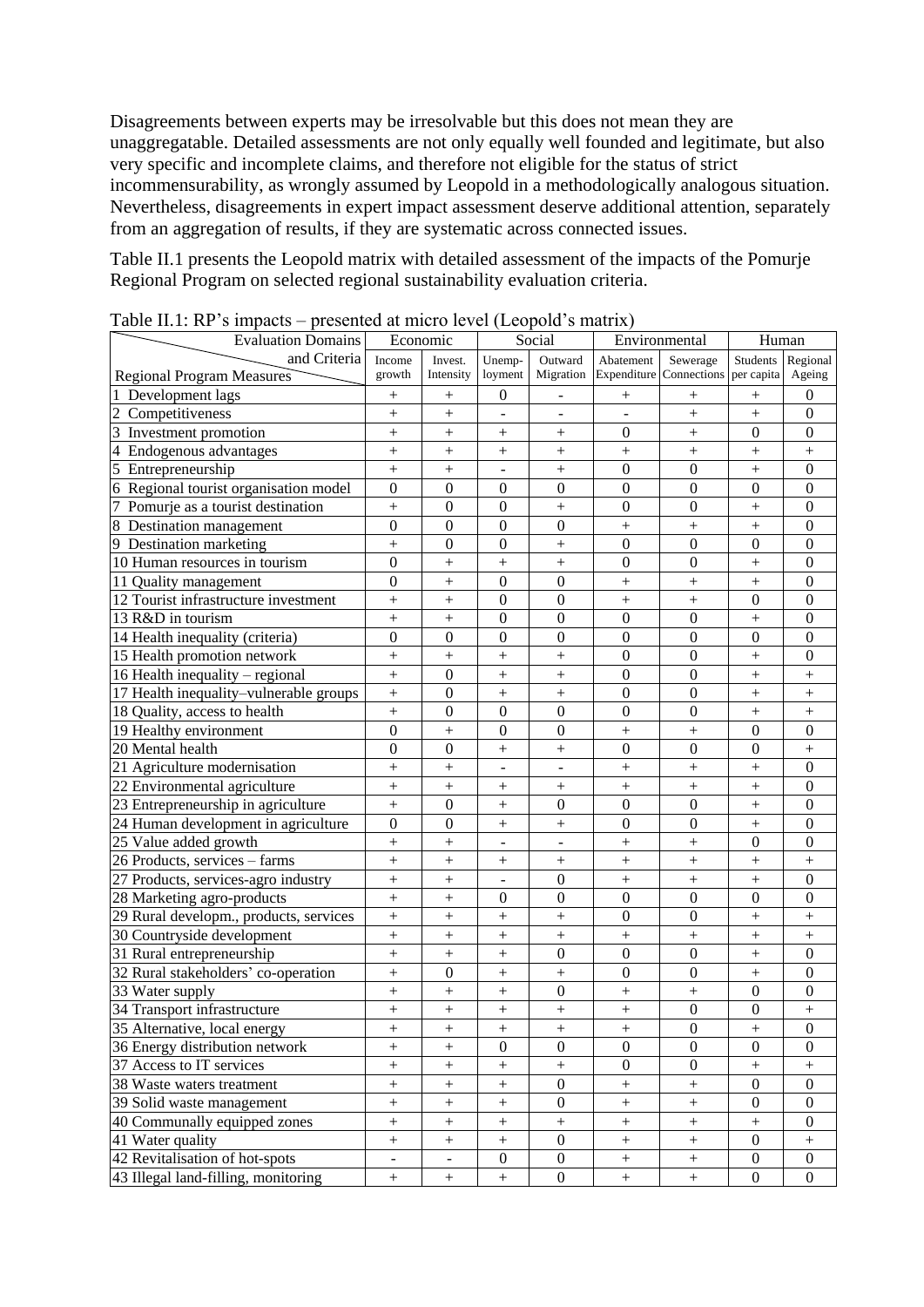| 44 Nature and culture conservation |  |  |  |  |
|------------------------------------|--|--|--|--|
| 45 Energy policy                   |  |  |  |  |
| 46 Spatial planning                |  |  |  |  |
| Communication strategies           |  |  |  |  |

Source: Radej, 2006.

Legend: Scores: '+' positive impact, '0' absent or neutral impacts, '-' negative impact.

Leopold would summarise the findings descriptively. A prevalence of the program's positive impacts would suggest that a majority of the RP's interventions favourably influence the program area. Negative impacts would focus the attention of policy-makers on the weakest parts of the proposed program in all four evaluated domains that should be improved with future amendments, either by abandoning problematic interventions with the most damaging crosssector impacts or by providing corrective actions and compensation in order to offset voluntary victims. Absent or neutral impacts (0) in evaluation are usually not seen as problematic.

A simple descriptive synthesis of evaluation findings into recommendations for improving the Program is innocently naïve, but essentially wrong in complex situations. By concentrating attention only on incidences of negative impacts, the evaluator loses sight of the program as a whole, and consequently loses sight of regional sustainability. Furthermore, 'neutral' (0) impacts are not irrelevant to evaluation since they indicate an absence of cooperation, synergy, and overlap, which are defining features of sustainability of regional development.

Neither is the prevailing positive impact authoritative evidence of an excellent program design. Suspicion is linked to several reasons. Positive results should not be taken as decisive evidence of policy success since the Regional Program is prepared by a competent institution, specialised for governing regional development in close cooperation with stakeholders and their specific needs. Furthermore, the program was carefully scrutinised before being submitted to evaluation, first by sectoral experts and then in negotiations among various group interests. This largely ensured that the institution responsible for preparation of the Program could submit a document that guaranteed a wide array of positive contributions to the resolution of major regional challenges. Policy impact evaluation is not necessary to discover such obvious things.

Positive effects are often only assessed against criteria selected by a formally responsible implementation authority, as outputs, not by end beneficiaries, as results, or by the general public (as social-wide impacts). Moreover, positive effects cannot guarantee society-wide positive impacts if policy actions or assessment criteria or both are in conflict – also a very common situation. The Regional Program as a whole gives appropriate contribution to regional sustainability only when positive impacts are systematic across all domains of evaluation and between them. However, a systematic insight arises in evaluation only when detailed assessment results, positive and negative, are properly synthesised with an algorithm that is in line with the synergetic intervention logic of sustainable development.

There are important obstacles to aggregating the positive and negative impacts of a given intervention measure on various assessment criteria or, analogously, the impacts of different intervention measures assessed against the same evaluation criterion. In aggregation, the evaluator has to take a position on the fundamental issue of compensability (Munda, 2012), i.e. the possibility of offsetting a negative impact of a given policy measure on one criterion with a positive impact on another. For instance, in Table II.1, might the positive impacts of abolishing the main development lags (intervention measure 1) on income growth outweigh in synthesis all the negative impacts of abolishing development lags on migration in Pomurje? Analogously, with more eminent example, is it permitted in principle to cancel out an additional ton of greenhouse gas emissions (a negative impact) with additional purchases of tradable pollution permits (a positive impact, because their proceedings pay for environmental protection measures at the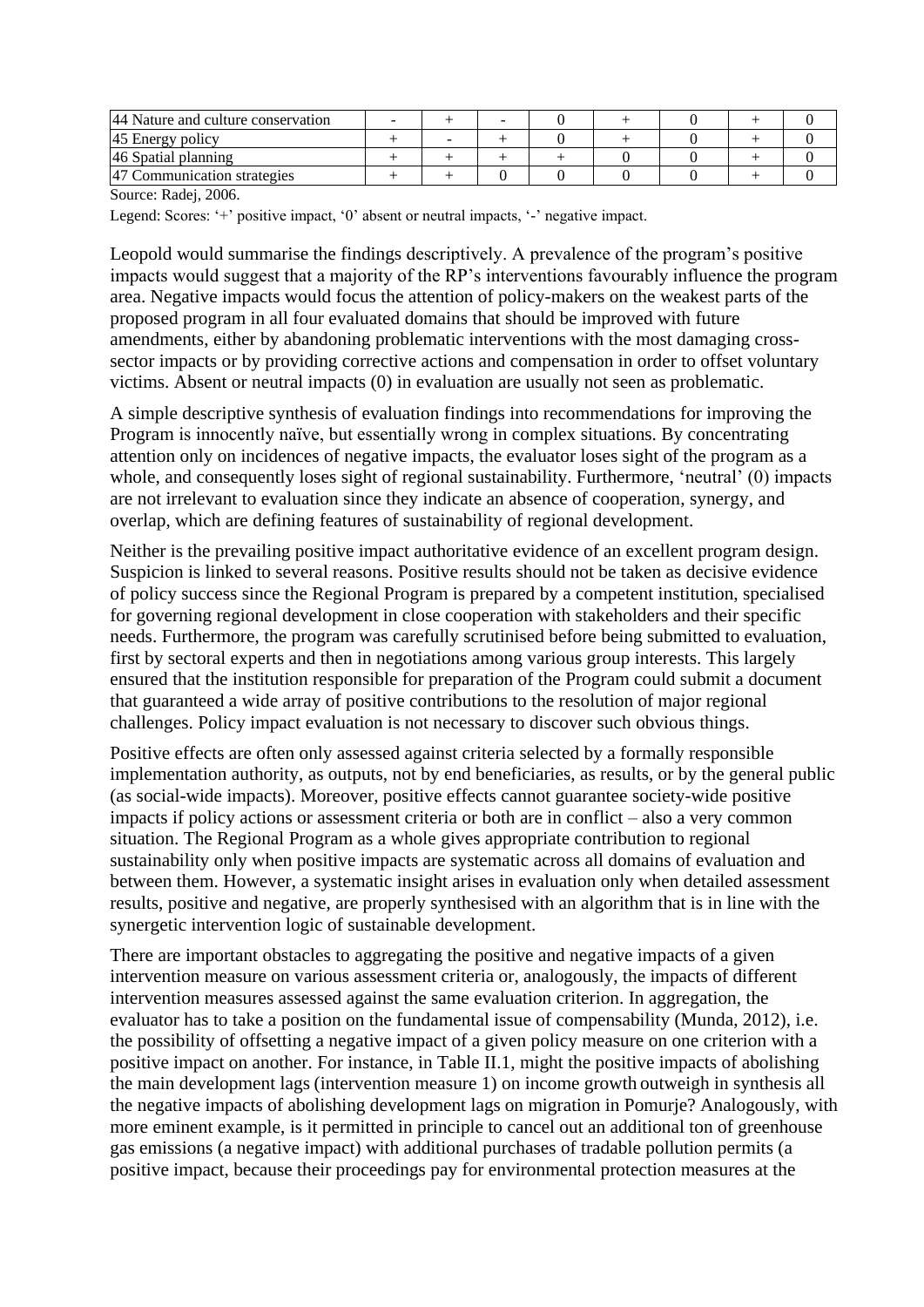permit seller's plant)? Greenhouse emissions trigger irreversible deterioration in climate conditions; therefore, they cannot be interchangeable but incommensurable with environmental protection goals. Thus, a trade-off between additional greenhouse gases and money is neither adequate as a general principle in policy-making nor in an evaluation of its impacts.

However, one needs to observe the climate issue as a complex matter that operates at multiple levels with different evaluation principles relevant on each level. Trade-offs between different aspects of the public good may not be incommensurable in every single case. On a micro level, conflicts between principal valuation domains arise only in extreme situations, when breaching some normative thresholds, but not within threshold limits where, in fact, a large majority of trade-offs take place. Normative thresholds, for instance economic, ecological, and social (see Muradian, 2001), define how much of something valuable can be sacrificed with trade-off for some other valuable thing without incurring long term damage to the system as a whole. Thresholds then mark a tipping point, beyond (or below) which a small quantitative change in one part of a system might have a disproportionately large effect on the entire social system, involving high risk to its overall integrity.

The negative planetary environmental impact of each additional gram of greenhouse emissions is, of course, ignorant of the threshold limits in Slovenia or in any other country, but its wide social impacts need not be. Additional emissions and environmental trade-offs can be to some considerable extent offset, for instance, with additional forestation to absorb additional emissions, or by faster accumulation of human capital that will substitute depletable resources intergenerationally – as is assumed in the World Bank's Index of Genuine Savings (Hamilton, Clemens, 1999).

As long as threshold constraints are not violated, trade-offs on the micro level are free from macroscopic consequences. In such cases, concrete exchange rate depends only on the considerations of protagonists who are directly involved in trade-offs. Within threshold limits, an agent does not sense the qualitative difference (Luce, in Munda, 2006) involved in the trade-offs or is willing to adopt fair compensation for damage when affected as a voluntary victim. Beyond (or in some case below) normative limits, any further trade-offs are ruled out on account of systemic reasons, even if the victims' consent could be still preserved.

Regional Programs are prepared by institutions of the system so that their impacts should generally be in line with the thresholds they themselves prescribe. In turn, impacts of their interventions must be at least to considerable extent exchangeable. Normative thresholds then draw a network of internal barriers to full and uniform micro to macro aggregation. Within this network, conflicting impacts must be partially aggregatable.

It is obvious that Leopold's assessment approach with strictly demanding strong commensurability between detailed impacts as a prerequisite for synthesis is far too restrictive rule to instigate fruitful synthesis. Policy impacts that fully comply to all domain-specific threshold constraints are in fact only 'weakly commensurable', which means positive and negative impacts between two given evaluation domains are partially aggregatable by source and area of policy impacts. Accounting for the difference between strong and weak commensurability importantly improves aggregative potential in impact evaluation of complex social concerns.

A better understanding of the nature of value incommensurability in evaluation enabled Ekins and Medhurst in constructing their LEM. They realised they can summarise detailed impacts from Leopold's matrix (Table II.1) in two constrained ways: individual impacts for all evaluation criteria only within each evaluation domain, and all impacts of intervention measures within individual sectorial policies. Results of aggregation are presented in Table II.2.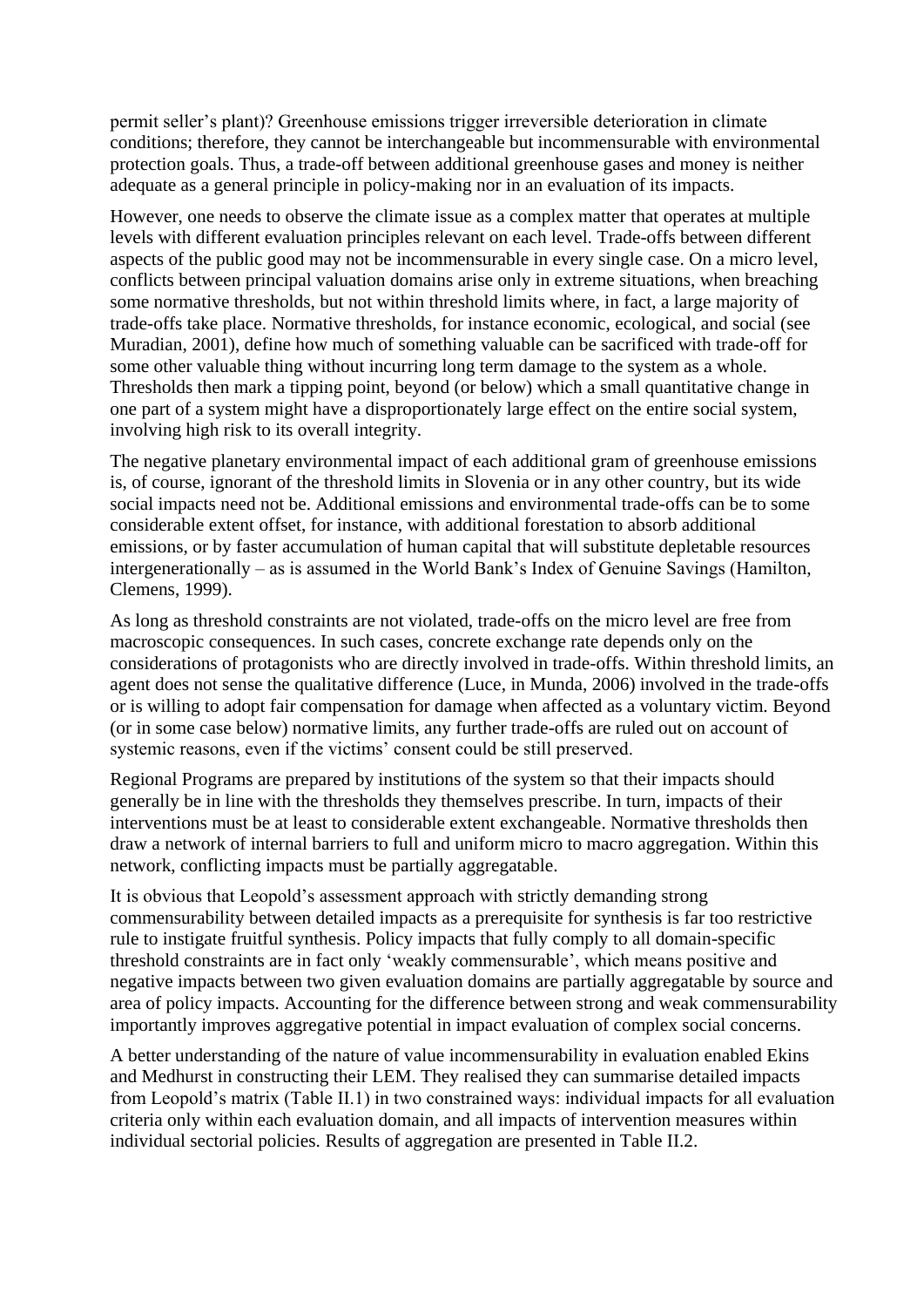Table II.2 exhibits the LEM on a selected illustrative example. For simplicity of explanation, we provisionally reduce the original Four-capitals model to only three evaluative domains, economic, social and environmental. A narrower setting is entirely sufficient to discuss the aggregation problem in the evaluation of sustainable development. We will remove this simplification later.

The number of rows in LEM reduces with aggregation from 47 program measures to only six main regional sectorial policies. LEM presents impacts on a wider scale of assessment scores, as compared to Table II.1, from the most robust positive impact with the highest score (three pluses,  $'++'$ ) to the most negative impact with the lowest score (three minuses,  $'=-'$ ), with all five intermediate possibilities, including neutral or absent impact (0). When uncertain about how to round-off partially aggregated detailed impacts from Table II.1 to Table II.2, the evaluation decided in favour of the impact contributed by the financially heftier RP intervention measure (Radej, 2006).

LEM presents multifarious assessment results in an aggregated form on the level of six policy sectors and three main evaluation domains of sustainability. What are its main messages? Infrastructure development, as one of the six sectorial policies in the RP, will produce more positive effects on three sustainability domains than any other sector policy and therefore appears as the most welfare-enhancing set of intervention measures, followed by rural development policy. The most problematic is the negative impact of the manufacturing sector's intervention measures on regional social capital, mainly because they aim to increase cost efficiency in companies by lowering input costs, which results in more lay-offs, higher unemployment of the regional work force and further increased outward migration to other Slovenian regions and to other countries. The sustainable impacts of the health sector and tourism policy are largely absent – the reason being that the proposed intervention measures in the programming period generally do not relate to investments or to the provision of new services, but merely to the preparation of plans and regional organisational (infra)structures.

The direction of the RP's overall impacts on three domains of regional sustainability, as presented in aggregate in the bottom row of Table II.2 as the highest level of aggregation in LEM, do not appear too problematic. The program will improve regional sustainability in all three capitals, though a more positive impact is expected in the economic (++, two out of three possible plusses) than in social and environmental domains of sustainability (+). The summary impacts of the RP are feeble and unevenly positive, yet the differences between domains are relatively small and do not seem to defy regional ambitions for balanced sustainable development. LEM's synthesis row brings the evaluator to the macroscopic conclusion that the program will have rather fragile but systematically positive effects on regional sustainability. The RP should be eligible for adoption under the condition that observable improvements are made in the final version of the Program to assure a more positive net impact of the RP on social capital that is regionally most vulnerable. Taken as a whole, the RP appears not to be sufficiently ambitious, yet not an unacceptable development instrument for the Pomurje region.

| <b>Policy Sectors</b>              | <b>Evaluation Domains</b> | Economic (E) | Social $(S)$ | Environment $(N)$ |
|------------------------------------|---------------------------|--------------|--------------|-------------------|
| 1 Manufacturing (rows $1-5$ )*     |                           | $+++$        |              |                   |
| 2 Tourism (rows 6-13)              |                           |              |              |                   |
| $3$ Health (rows 14-20)            |                           |              |              |                   |
| 4 Rural development (rows 21-32)   |                           | $+++$        |              |                   |
| 5 Infrastructure (rows 33-40)      |                           | $+++$        |              |                   |
| 6 Natural Environment (rows 41-47) |                           |              |              |                   |

Table II.2: RP's impacts – presented at macro level of sustainability (LEM)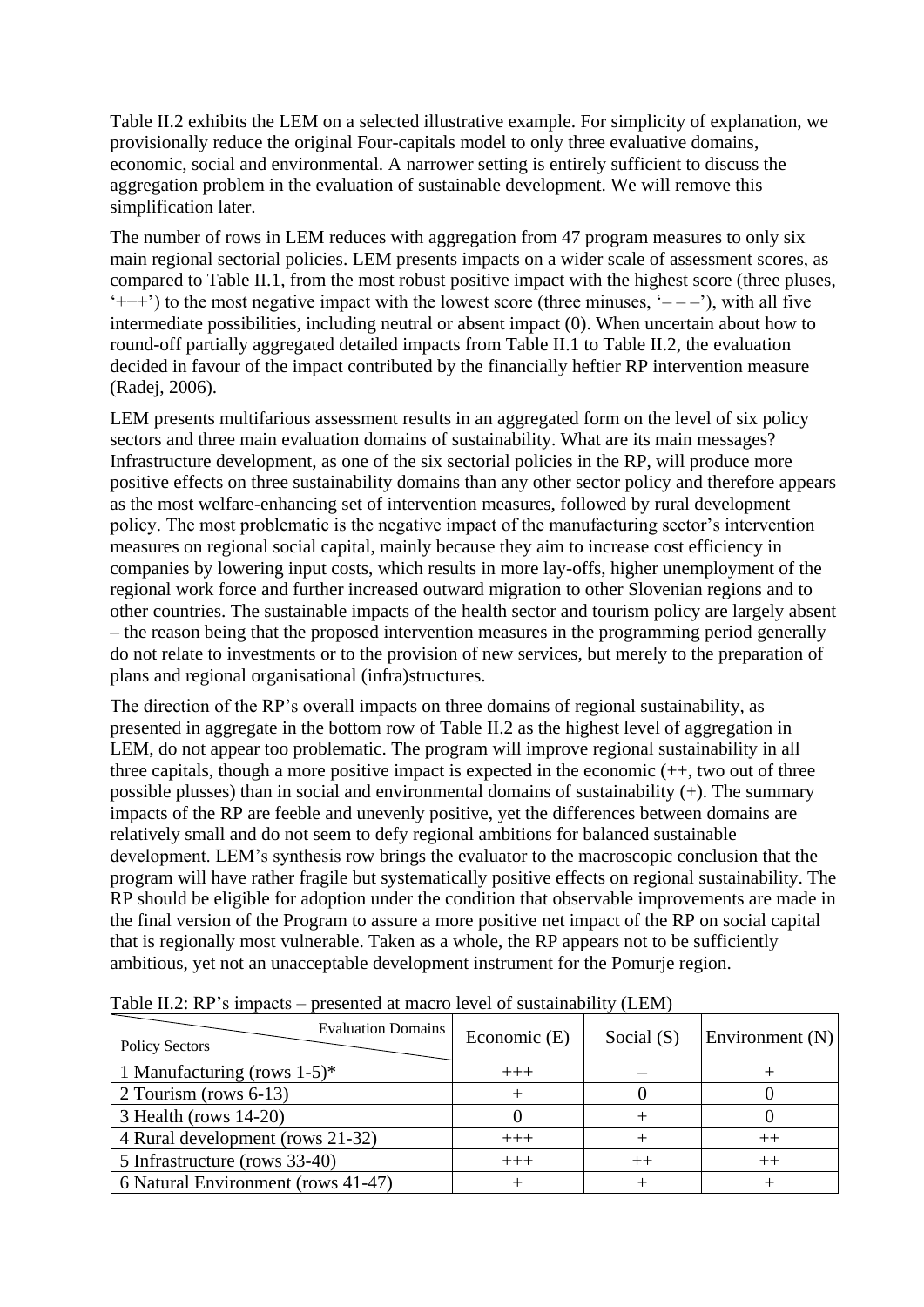|        |        | --<br>and the contract of the contract of the contract of the contract of the contract of the contract of the contract of<br>. |  |  |
|--------|--------|--------------------------------------------------------------------------------------------------------------------------------|--|--|
| $\sim$ | $\sim$ |                                                                                                                                |  |  |

Source of data: Table II.1.

Legend:

\* Summary of rows 1-5 in Table II.1.

Impact Scores: '+++' Very positive, '++' Moderately positive, '+' Weakly positive, '0' Absent or Neutral, '-' Weakly negative, '--' Moderately negative, '---' Very negative impact.

What can one learn from comparing the two immoderate readings of the assessment results in Table II.1 and II.2? If detailed assessment results remain disaggregated, as in Leopold's microscopic approach, then the evaluation produces findings that are too fragmented to be able to inform regional policies about strategic concerns regarding its overall direction of development. A high level of aggregation of the assessment results solves this problem. However, a macroscopic reading of the results cannot identify structural synergies between three domains of sustainability because it cannot show how they impact one another and overlap horizontally. According to the idea of sustainable development, achieving these overlaps and appropriately synthesising their diverse messages is imperative for an overall positive evaluation of the Program.

Standard micro or macro methodologies of aggregation produce either overly fragmented or overly aggregated results due to either a too restrictive or a too expansive distinction between commensurable and incommensurable principles in the summation of detailed findings. Even though the evaluation of impacts requires a large effort to collect detailed information, the informative value of the evaluative findings for regional decision-makers remains in both cases shallow.

The aggregative challenge of social complexity demands a more subtle approach, able to negotiate a logically consistent middle ground between emphasising radical difference and need for synthesis.

### 4 Meso Level Results

The origin of the troubles in the aggregation procedure applied by Ekins and Medhurst is a methodologically inconsistent application of incommensurable relations. They acknowledged it in LEM only between evaluation domains but not between policy domains. As a result they failed to recognise that the impacts originating from different sectors are also incommensurable and thus not fully aggregatable by columns in LEM.

The column aggregation in Table II.2 methodologically assumes homogeneity of policy impacts – that different sectors affect given evaluation criteria in the same way and thus neutrally – which is a highly dubious conjecture. Many studies indeed demonstrate that a given policy does not influence all areas of impact in the same way (Schnellenbach, 2005). Discriminatory sectorial impact is confirmed even for those policies that had previously been thought to be the most sector-neutral, such as for monetary policy (Lucas, 1972) and for tax policy (Leith, Thadden, 2006).

Every sectorial policy affects the goals of its own sector differently than it affects the goals of other policy sectors with entirely different responsibilities. By their nature, policy impacts are either direct, when pursuing their primary goals vertically (impacts of economic interventions on economic criteria), or indirect, that is, side-effects on areas that fall under the jurisdiction of some other policy sector (Rotmans, 2006) with divergent goals and dissimilar evaluation criteria, such as impacts of economic interventions on social and environmental goals.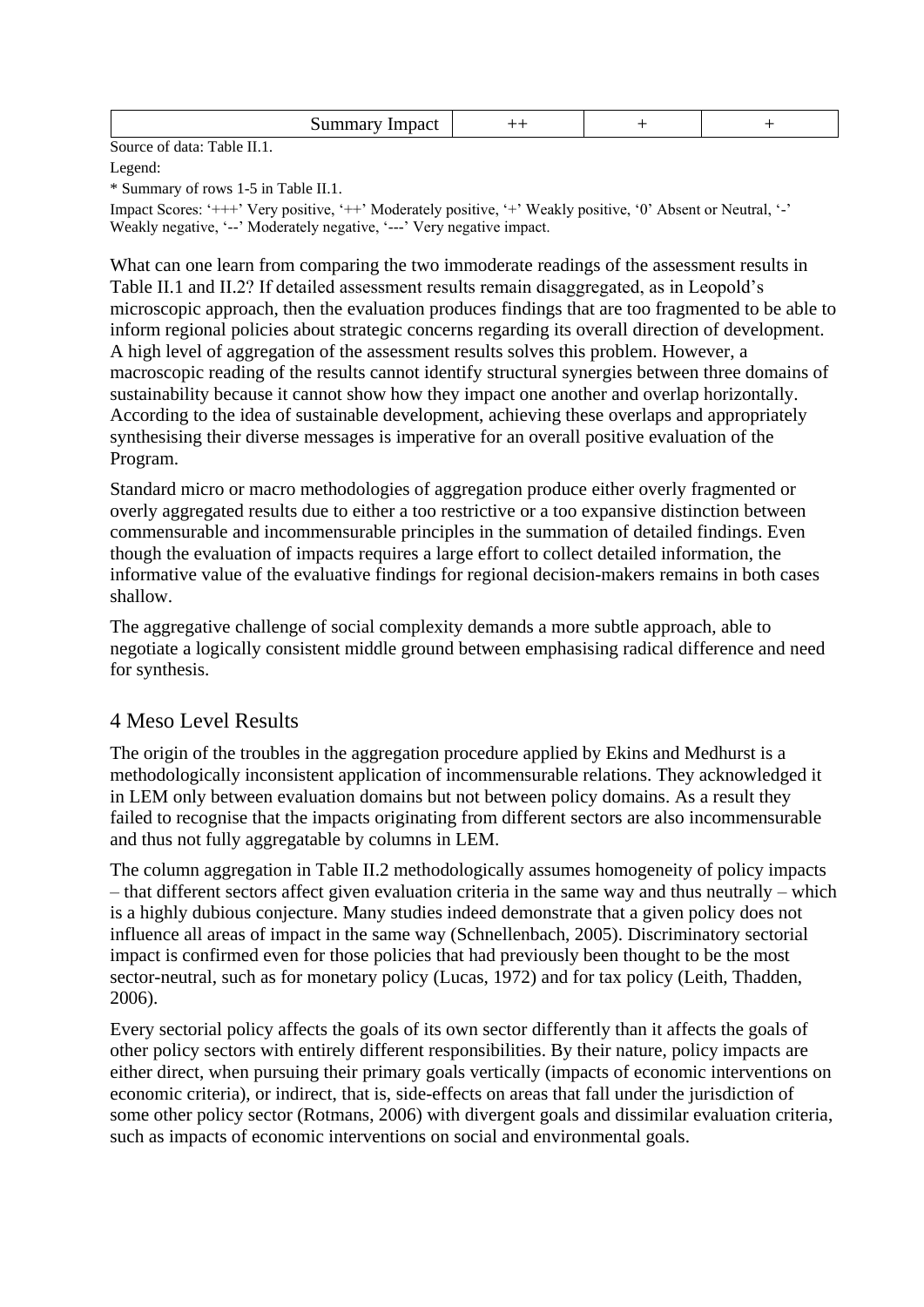Policy interventions are sector-based and specialised, so one should assess their intended effects separately from their unintended side-effects. In consequence, the evaluator should take sideeffects as equally important in evaluation with the direct impacts. Yet side-effects as secondary in importance often fade out in the evaluation because it is assumed that 'they are too complex' (Morçöl, 2011) and impossible to track. A meta-evaluation of USAID evaluation studies found that only 15% of the studies reported unplanned effects, and only 10% of the studies discussed secondary causes that might contribute to the results (Hageboeck et al., 2013). Huitema arrived at a similarly upsetting conclusion, discovering that some 60-80% of evaluation studies prepared for the needs of EU climate policy either avoid or attempt to diminish the complexity of the evaluated objects (Huitema et al., 2011), by focusing only on directly observable policy impacts while side-lining indirect impacts. Systematic disregard for extensive secondary impacts in policy-making might explain why well designed and implemented policies, founded on strong values and even on common sense, often lead to disappointing overall results (Chapman, 2004) for end beneficiaries and for society at large.

In response to these critical observations, a new generation of evaluation approaches (Guba, Lincoln, 1989) or a new wave of evaluation studies (Vedung, 2010) has arisen, which see evaluation as an essentially complex challenge. New approaches explicitly outline the importance of secondary impacts in policy evaluation by highlighting synergies in inter-sectorial overlaps and 'horizontal themes', such as gender equality or sustainable development, that span equally across all sector-based policy concerns.

Accounting for indirect impacts in evaluation calls for a specific aggregation procedure in two regards, following the partial aggregation rule. Firstly, summarizing indirect impacts separately from direct ones – in this way abandoning LEM's summary row in Table II.2 as inconsistent. And secondly, aggregating different types of indirect impacts independently. For example, the economic and social interventions' impacts on environmental criteria are not commensurable and therefore must be assessed and aggregated separately – economic impacts on the natural environment separately from social impacts on the natural environment.

The partial aggregation rule initially seems at odds with the incommensurability thesis. Yet value incommensurability of social facts does not imply full incomparability, it only denies comparability with the universal common denominator. Some authors argue against a generalizing concept of strong incommensurability (Nola, Sankey, 2000). They propose instead making a distinction between relations of strong and weak incommensurability. Martinez-Alier et al. (1998) specifically point out that in situations when there is an irreducible value conflict in public affairs, we can only search for weak comparability as a facilitator of collective discourse.

Two intermediate or hybrid categories exist in the middle between strong commensurability and strong incommensurability of impacts: weak commensurability and weak incommensurability. Policy impact is 'weakly commensurable' when limitations are imposed in aggregation so that it can be accomplished only partially. In the Case Study, impacts are aggregatable only within specific policy and evaluation domain within a domain-specific network of thresholds. Furthermore, impacts that are weakly commensurable in two (or more) incommensurable domains simultaneously are 'weakly incommensurable'. For instance, hybrid socio-economic impacts are weakly commensurable in the social and in economic domains of sustainability.

Recognising the existence of weak incommensurable impacts is essential because they are assessed against two mismatching sets of evaluation criteria. As such, weakly incommensurable impacts become drivers of evaluative synthesis. Munda (2016) goes so far – probably too far – as to claim that weak incommensurability needs to be the main methodological foundation for the evaluation of well-being. Mesoscopic methodology implies instead that social facts are partly aggregatable (weakly commensurable) at the first, micro-meso phase of aggregation and weakly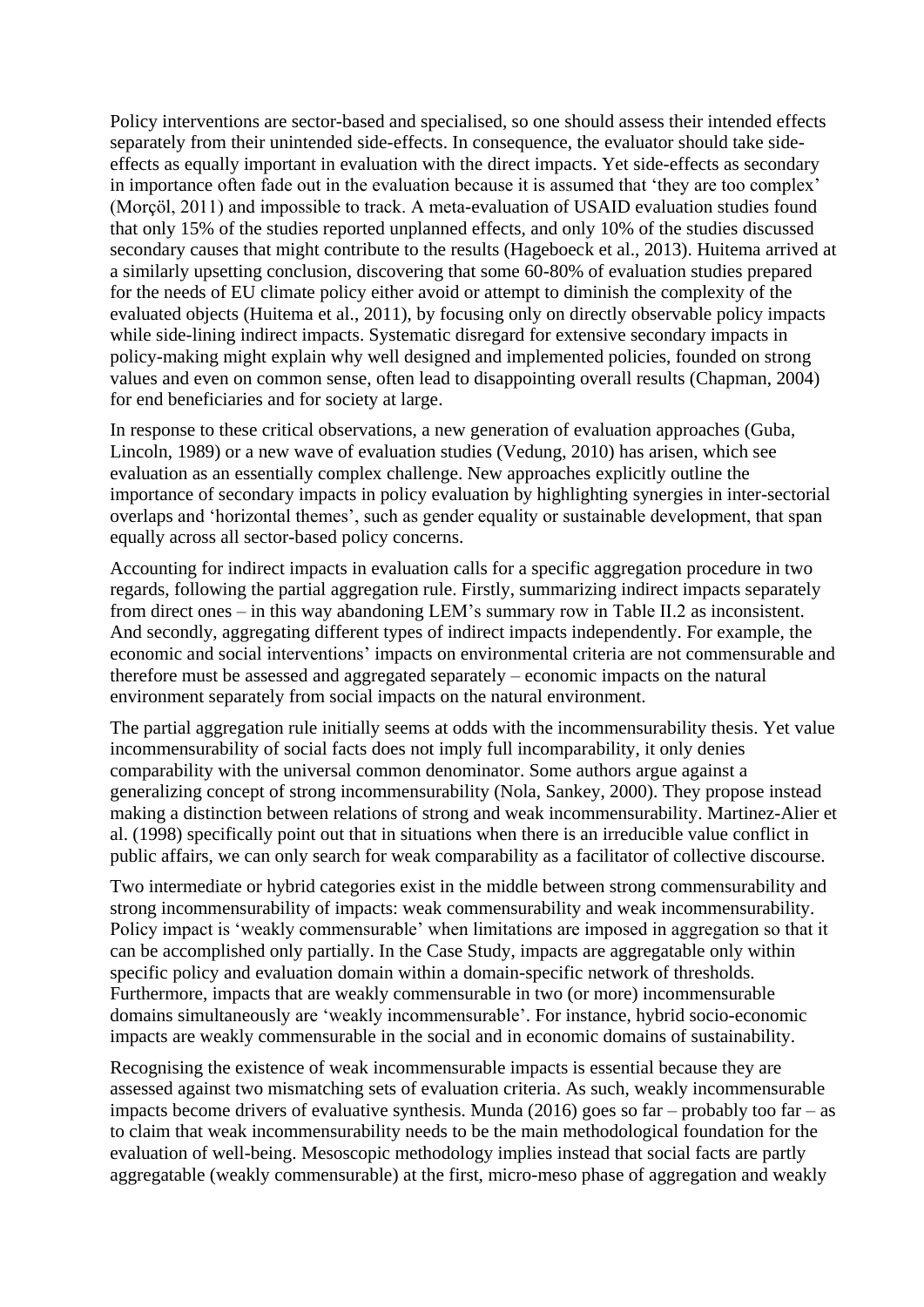incommensurable only in the second, meso-macro phase of aggregation. On each level, different sorts of in/commensurability operate and they are equally important in building aggregate comprehension of complex social concerns.

The difference between strong and weak incommensurability is important so it may be helpful to illustrate it by a juicy example that shows how natural is their co-existence. It is usually not appropriate to add apples and oranges because they are two different things. It is nevertheless entirely possible to mix the juices of apples and oranges, as their secondary content. Juices are only weakly incommensurable since they can be tastefully combined in a cocktail under certain threshold conditions provided by a bartender's recipe. Despite this, however, it will still never be possible to grow an apple tree from the seed of an orange, because the seeds of apples and oranges are strongly incommensurable, incompatible 'in their core', in primary substantive essence. In the same manner, social valuations are strongly incommensurable only between their core principal assertions, but weakly incommensurable on the periphery, in non-principal matters, where they overlap, this is where a major part of social interactions takes place and overlap.

The distinction between strong and weak incommensurability essentially improves the possibilities for aggregation of assessed impacts in complex evaluation. An evaluator can resolve the methodological inconsistency in Ekins and Medhurst by regrouping all the intervention measures in Tables II.1 and II.2 (rows) in the same way that impact areas organise – in columns – by three incommensurable domains. This divides the Leopold matrix as well as LEM into three sections vertically and only three sections horizontally, resulting in the construction of a square input-output matrix or meso matrix of impacts with nine sub-sections as separate fields of the matrix. A partial aggregate in each sub-section arises from summarising detailed impacts by a source (relevant rows) and area of impact (relevant columns; Table II.3).

A meso-matrical evaluation enhances two separate but indispensable views on how the Regional Program affects sustainability domains. The first view relates to direct impacts that are located on the diagonal of the matrix; it comprises assessment of the RP's effectiveness – how does it achieve its primary goals in each of its vertical domains or pillars of sustainability (previously referred to as the firstness of thirdness). The indirect or secondary impacts are located on the non-diagonal fields of the meso matrix. They describe trade-offs between the horizontally overlapping sustainability domains (the secondness of thirdness).

Table II.3 presents the impacts of three RP policy domains on three domains of sustainability in the Pomurje region. The sign '∩' denotes a horizontal overlap between domains. The sign is obtained from set theory, which is relevant since the Venn diagram, which represents a complex situation at the meso level, is one of its logical tools (see Figure I.2.5). The impact of economic policy on the social domain of evaluation is denoted as *E*∩*S* (*E* overlaps *S*), while the impact of social policy on the economic domain is *S*∩*E*.

Note that in policy impact evaluation, *E*∩*S* is not identical to *S*∩*E*. In set theory, an overlap consists of shared characteristics between the elements of two sets, equally belonging to both sets. Evaluation, however, works with incommensurable 'variables' so elements of overlap must be presented separately, with *E*∩*S* and *S*∩*E* as different elements of the same overlap in the Venn diagram.

| Evaluation domains<br>Policy domains |            | ັ     | $\mathbf N$ |
|--------------------------------------|------------|-------|-------------|
| F∗                                   | $E \cap E$ | טו וש | $\pm$       |
| $\mathbb{C}^{**}$                    | ١F         | احد   | SON         |

Table II.3: RP's impacts – presented at the meso level (meso matrix)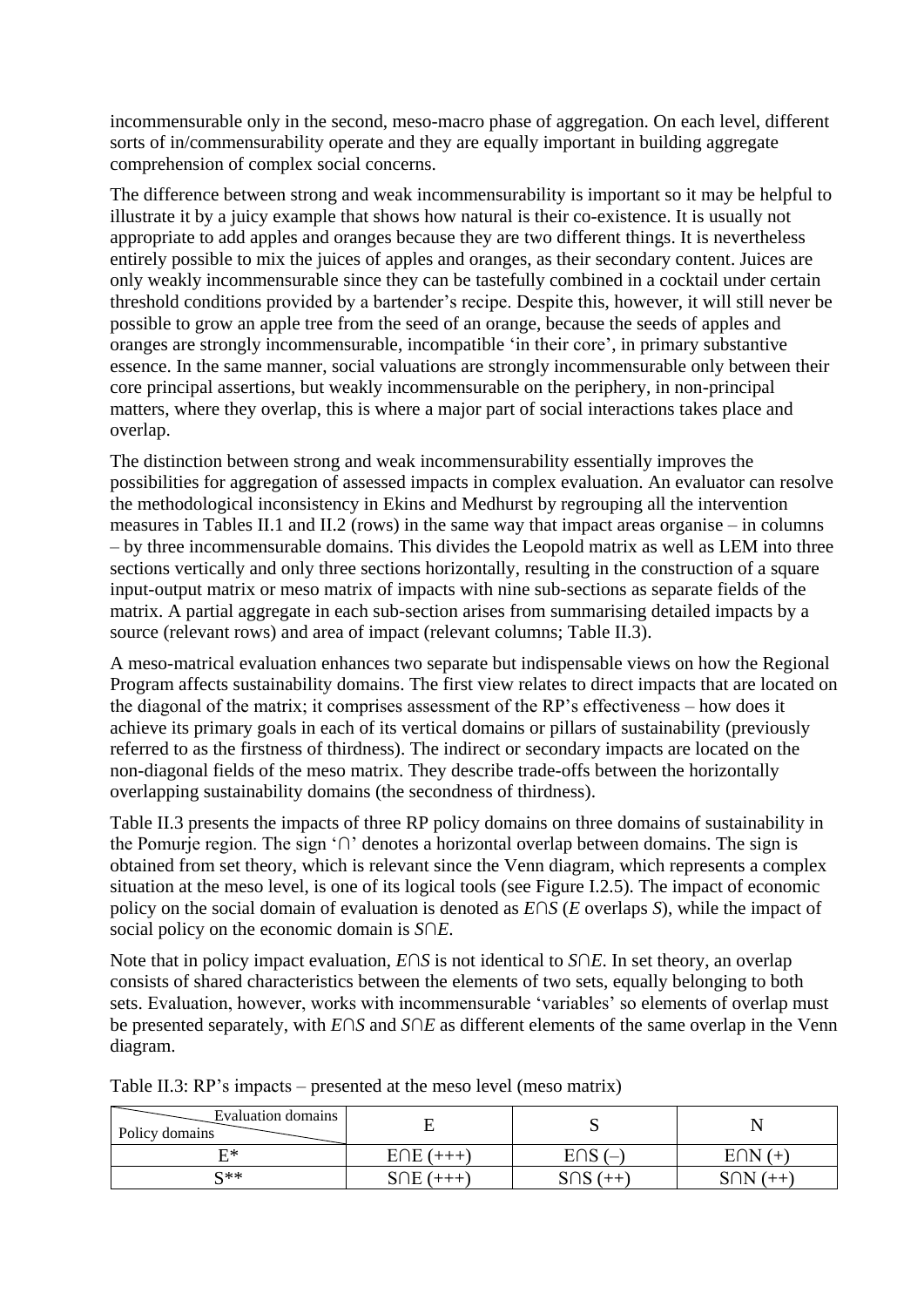| $N***$                            | $\sim$<br>- 11<br>. . | --<br>n<br>$\mathbf{v}$<br>. . |
|-----------------------------------|-----------------------|--------------------------------|
| Source of<br>data:<br>Table II.2. |                       |                                |

Legends:

- Policy domains: \* Economic. Aggregated from rows 1 and 2 from Table II.2; \*\* Social. Rows 3 and 4 from Table II.2; \*\*\* Environmental. Rows 5 and 6 from Table II.2.
- Impact scores: The same as in Table II.2.

The diagonal elements in Table II.3 are incommensurable so they cannot aggregate any further. They are ready for a descriptive explanation as they are. The evaluation suggests that implementation of the RP would be very successful in promoting economic development criteria (maximum, three pluses, instead of two in Table II.2), moderately successful in enhancing social development criteria (two pluses, instead of one in Table II.2) and only weakly effective in achieving primary environmental criteria (one plus in both Tables).

Table II.3 suggests that the RP handles the three sustainability domains in an unbalanced way. This observation does not agree with the one previously obtained from LEM. Note, however, that the summary row aggregates in Table II.2 and the diagonal elements in Table II.3 do not represent the same content. The former is a compound indicator of the total impacts (direct and indirect) of all intervention measures on a given evaluation domain, in this way ignoring incommensurability of some impacts (LEM's sin), while the latter more methodologically consistently expresses only the aggregate of direct, intra-domain impacts.

The secondary impacts (in overlaps between *E*∩*N*, *N*∩*E*, *S*∩E etc.), are located below and above the diagonal in Table II.3. They disclose the RP's cross-cutting impacts between domains of sustainability. This content is absent from the assessment results presented in Tables II.1 and II.2. Each cross-sectional relation in the meso matrix, such as *E*∩*N*, has its inversely symmetric counterpart, *N*∩*E*, and when they are correlated they describe the key characteristics of a relationship between two domains (*E*∩*N* and *N*∩*E*; simplified as *NE*, between environmental (natural) and economic domain). The meso matrix produces another two two-sided bilateral overlaps in Table II.4: *SE*, for the 'socio-economic' overlap and *NS*, for the overlap between (natural) environmental and social sustainability.

*S* is the only domain in Table II.3 that induces high positive indirect impacts – very positively on *E* and with moderately positive side-effects on *N*. *S* is most supportive for other domains of sustainability, but least supported by their favourable side-effects. Just the opposite is the case for *E*, it gives lesser support to other domains despite receiving their compelling support. The side impacts of *N* are, in this regard, the most balanced: *N* does not eagerly support the other sustainability domains, nor is it importantly supported by them, in this way producing separateness of environmental development from other regional concerns in the Program. The character of the relations between sustainability domains in terms of their indirect impacts indicates number of systematic imbalances in the RP. In particular, the RP's poor indirect impact on *S* will not contribute sufficiently to a reversal of unfavourable trends in regional social capital, relative to *E* and *N*.

Table II.4 presents evaluation of synergies between all sustainability domains.

| E | EE, Economic<br>Sustainability<br>$(+++)$ : Very effective | SE, Socio-Economic<br>Sustainability $(++, -)$ : Strong<br>overlap but involving negative<br>trade-offs in favour of E | NE, Environmental-Economic<br>Sustainability $(+, +)$ : Small overlap,<br>balanced between N and E |
|---|------------------------------------------------------------|------------------------------------------------------------------------------------------------------------------------|----------------------------------------------------------------------------------------------------|

Table II.4: The RP's correlation matrix of synergies between sustainability domains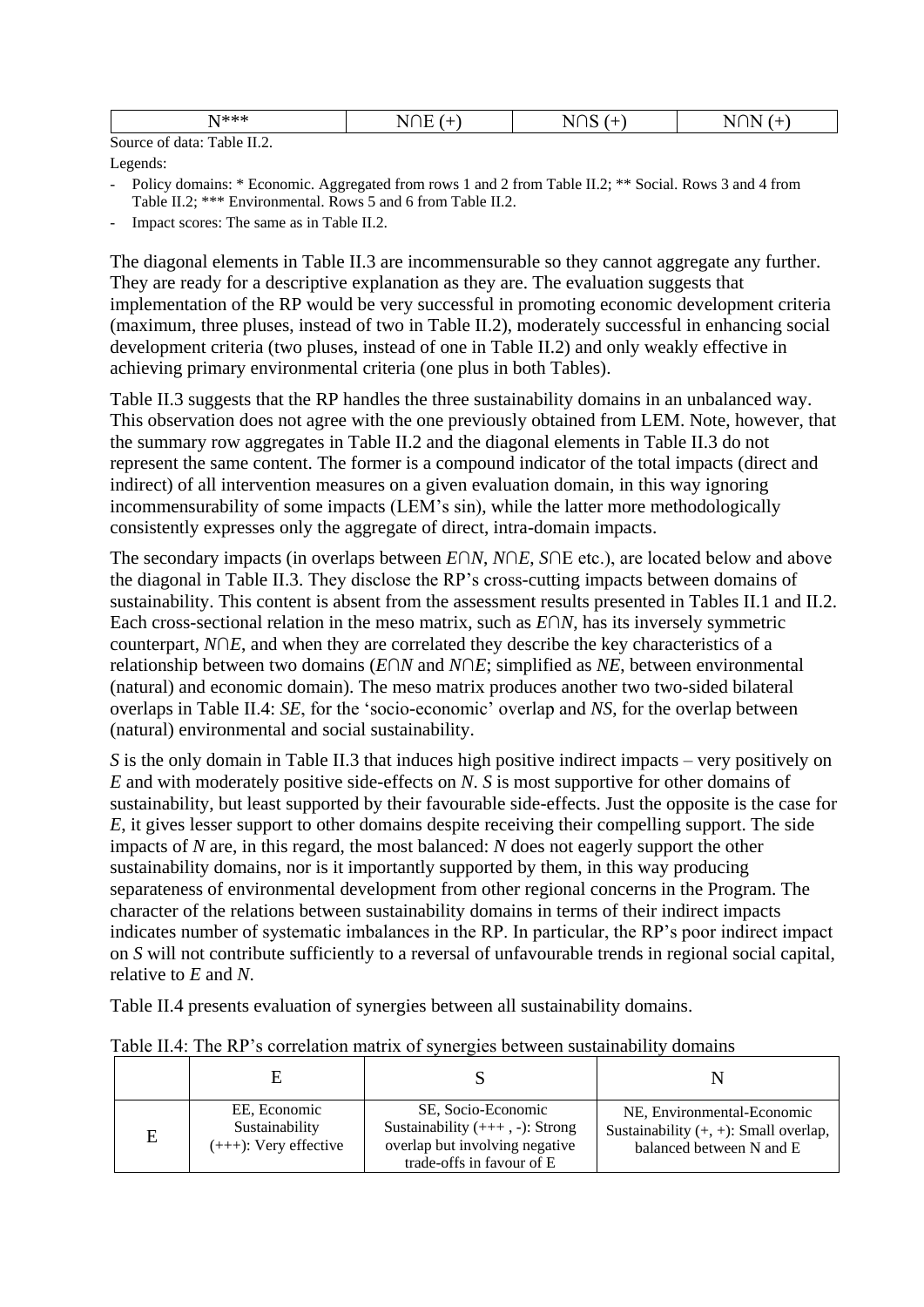|  | SS, Social Sustainability<br>$(++)$ : Moderately effective | NS, Environmental-Social<br>Sustainability $(++, +)$ : Moderate<br>overlap, unbalanced in favour of N |
|--|------------------------------------------------------------|-------------------------------------------------------------------------------------------------------|
|  |                                                            | NN, Environmental Sustainability<br>$(+)$ : Poor effectiveness                                        |

Source of data and Legend for Impact scores: The same as in Table II.3.

The two-sided bilateral overlap in *SE* (*S*∩*E* and *E*∩*S*) is strong but damaging for the social domain. The moderately strong two-sided bilateral overlap in *NS* (*N*∩*S* and *S*∩*N*) could be enhanced only if environmental measures better recognised the needs of social capital such as the strengthening local communities. Here we recall the previous finding (Table II.3), that the RP's intervention measures aimed at environment protection and nature conservation will not be very effective even in pursuing their primary goals. Thus, at least in relative terms, the RP will indirectly impose an additional lagging behind for social capital for very meagre environmental improvements. Finally, *NE* (*E*∩*N* and *N*∩*E*) is balanced, but only faintly positive.

The overall conclusion from a meso level evaluation of impacts between the three domains of sustainability is that the RP inconsistently contributes to regional sustainability, so it does not secure a reversing of critical development trends in Pomurje. This is again a less positive evaluation of the RP compared to the conclusions obtained from Tables II.1 and II.2.

Diverging evaluation conclusions derived from Tables II.1, II.2, and II.4 are by no means the consequence of different detailed impact assessments at the micro level. They arise solely from the summative endeavour with dissimilar assumptions about commensurability relations between evaluated contents on micro, macro, and on meso levels of evaluation.

## 4.1 Horizontal Extension

By explaining the mesoscopic aggregation procedure for the three-part version of Ekins's model, an intermediate goal of the Case Study is achieved. This invites us to return to the original fourpart model of sustainability in order to develop deeper insight into the horizontal aspect of mesoscopic synthesis. Figure II.1 compares three- and four-part models in the form of a threeand a four-part Venn diagrams with the meso level of evaluation decomposed into three or more sublevels.

A brief theoretical introduction may be helpful for grasping the hierarchical structure of meso levels. Dopfer, Potts and Foster (DFP; 2004) developed a theoretical basis for the hierarchical organisation of meso logic. They do not understand meso as a single level but at three sub-levels representing a three-phase process of a system's trajectory from old to new as Meso 1, 2 and 3 in accordance with three steps of evolutionary process. The initial triadic micro–meso–macro hierarchy reshapes, in concordance with DFP, into a meso–meso–meso hierarchy. Meso is no longer merely an intermediating phase in the transition between micro and macro, but arises as a core perspective for inquiring complex social matters.

DFP describe Meso 1 as the micro to meso process of spontaneous emergence of novelty (rule, product, technology, group...) by early adoption of novelty between initial followers due to their affinities or similarity in relation to a novelty. In the Case Study, Meso 1 comprises the partial aggregation of detailed and weakly commensurable impacts into cells as 'niches' of the meso matrix. This is the lowest, relational level of mesoscopic evaluation.

Meso 2 consists of a meso to macro correlative process (at 'regime' level) in which novelty is integrated into a broader context through mixing and blending. The Case Study applies Meso 2 by correlating weakly incommensurable impacts in three overlaps between evaluation domains of the meso matrix, *SN*, *NE*, and *ES* (in Tables II.4 above and II.5b, below). Meso 2 is the evaluative level, on which the overlaps between constructs of Meso 1 arise (DFP; 2004).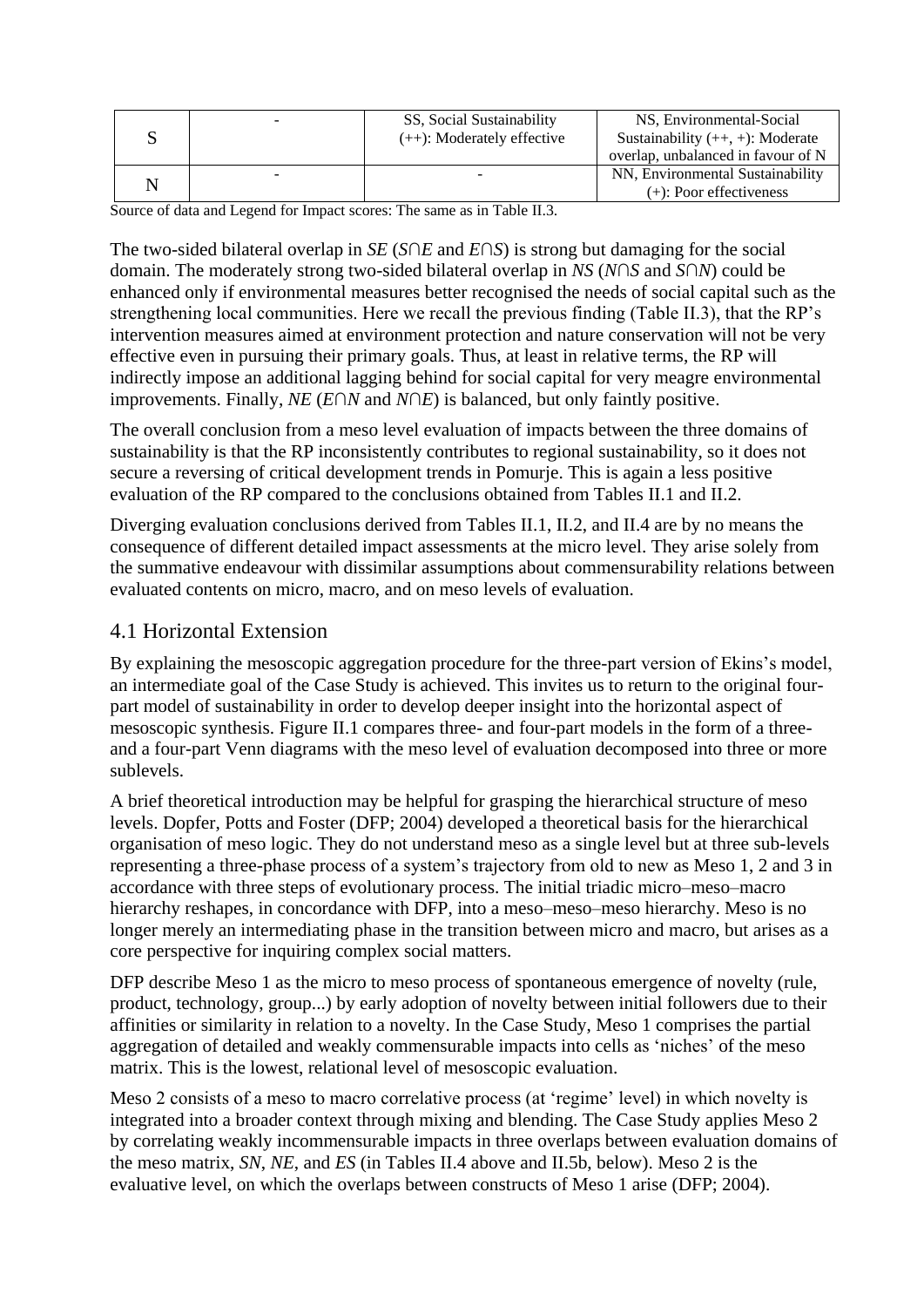Figure II.1: Venn diagram of sustainable development



Source: Author.

The evolutionary novelty becomes a new order at a 'landscape' level when it reaches Meso 3 – the overlap between overlaps in the Venn diagram. With the concept of Meso 3, DFP account for the meta-correlation between the emergent products of Meso 2. The outcome of ordering on the Meso 2 level is typically circular at Meso 3 due to characteristic non-transitivity (see Arrow's theorem) of triangulated binary overlaps. In consequence, aggregation results at Meso 3 are not singular but multiple and partly inconsistent, so the overall message from evaluation of conflicts and synergies is not evident from obtained results at lower levels. Meta-overlap at the highest level of aggregation can be comprehended only interpretatively.

Instructed by DFP, one can extend the hierarchy of meso levels one step further. DFP produced a hierarchical theory of the meso level in the vertical direction of complexity only, while the horizontal differences are not included in their model (even though they acknowledge their relevance in side comments). As evolutionists of the Schumpeterian tradition, DFP were not sufficiently equipped to deal with the horizontal aspect of vertical emergence. This curtailed the prospects of developing their evolutionary model further towards social complexity.

Involving the horizontal axis into the aggregation algorithm is mandatory when synthesising incommensurable contents. By adding the fourth domain (H, for Human capital) of regional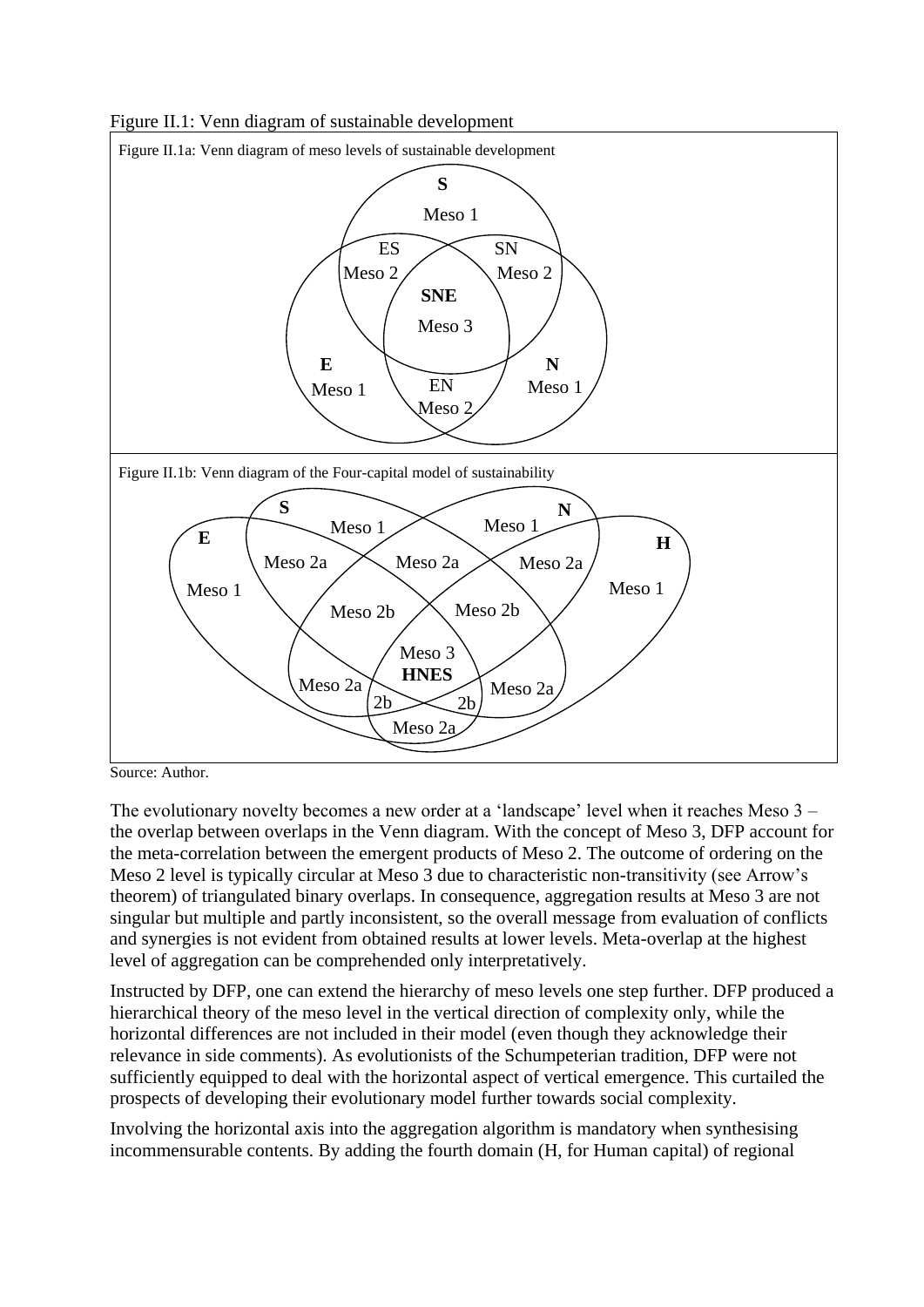sustainability to the evaluation model (Figure II.1b), horizontal axis of aggregation can be explained more in depth.

By adding *H* as the fourth evaluation domain, the synthesis procedure lengthens by one full cycle of horizontal correlations on Meso 2 sublevel. As a result, Meso 2 must be further decomposed into sub-levels Meso 2a and Meso 2b. The RP's cross-sectional impacts (Meso 2a) are now presented by six dual overlaps (*ES*, *EN*, *SN*, *SH*, *HE*, *HN*), where previously they had been presented by only three (*ES*, *EN*, *SN*; Table II.4). In addition, four triple overlaps are obtained (*HSE*, *EHN*, *SNE*, *NSH*; Meso 2b), where previously there was only one (*SNE*, as DFP's Meso 3 in Figure II.1a). In the Four-capital model, Meso 3 only shifts upwards from triple to a quadruple overlap (*HNES*, Figure II.1b). By adding the fourth horizontal domain, mesoscopic reasoning does not become increasingly relative as it would in standard approaches but extends 'into its own middle' (Prigogine, Stenger, 1979), into ever deeper and more heterogeneous overlaps.

The mesoscopic synthesis of four evaluation domains formally starts with the definition of the quadruple overlap (*HNES*, the Meso 3) between four domains (the Meso 1, Peirce's firstness in thirdness):

$$
HNES = H \cap N \cap E \cap S.
$$

*HNES* as the quadruple overlap can rewrite into the overlap between four triple overlaps of Meso 2b as it appears in the Venn diagram, Figure II.1b:

$$
HNES = HSN \cap HSE \cap EHN \cap SNE.
$$
\n<sup>(1)</sup>

Reformulation is practical because it translates a four-part correlation matrix into four submatrices of the third order (in line with Peirce). Triadic overlaps resolve the same as in Table II.4 (via non-diagonal fields of the correlation matrix) at the Meso 2a level, with a set of dual overlaps (secondness in thirdness):

$$
HSN = H \cap S \cap N = (H \cap S) \cap (H \cap N) \cap (S \cap N)
$$
; analogously for *HSE*, *EHN*, *SNE*. (2)

If further simplified by replacing *H*∩*S* = *HS*, etc. we obtain presentation at the Meso 2 sublevel as schematised in Figure II.1a.

The formula of quadruple overlap (1) converts through (2):

$$
HNES = (HS \cap HN \cap SN) \cap (HS \cap HE \cap SE) \cap (HN \cap HE \cap NE) \cap (SN \cap SE \cap NE). \tag{3}
$$

Due to the idempotency of overlapping sets, it can be simplified, *HS*∩*HS* = *HS*, etc., so reducing the equation (3) to the expression:

$$
HNES = (HS \cap NE) \cap (HE \cap SN) \cap (SE \cap HN). \tag{4}
$$

Therefore, Meso 3 materialises with (4) in three overlaps between dual overlaps evaluated at the Meso 2a sub-level:

$$
(HS \cap NE) \to \text{View } (A),
$$
  

$$
(HE \cap SN) \to \text{View } (B),
$$
  

$$
(SE \cap HN) \to \text{View } (C).
$$

Evaluating aggregate results from overlaps at the Meso 2a sub-level is most efficient since it reduces result to only three integrated components instead of four separate components if explained from the Meso 1 level (*H, N*, *E*, *S*) or from the Meso 2b sub-level (*HSN*, *HSE*, *EHN*, *SNE*). Three main perspectives of meta-overlap constitute three compound indicators, which present in cycle the three panoramic views of the RP's overall effects on regional sustainability.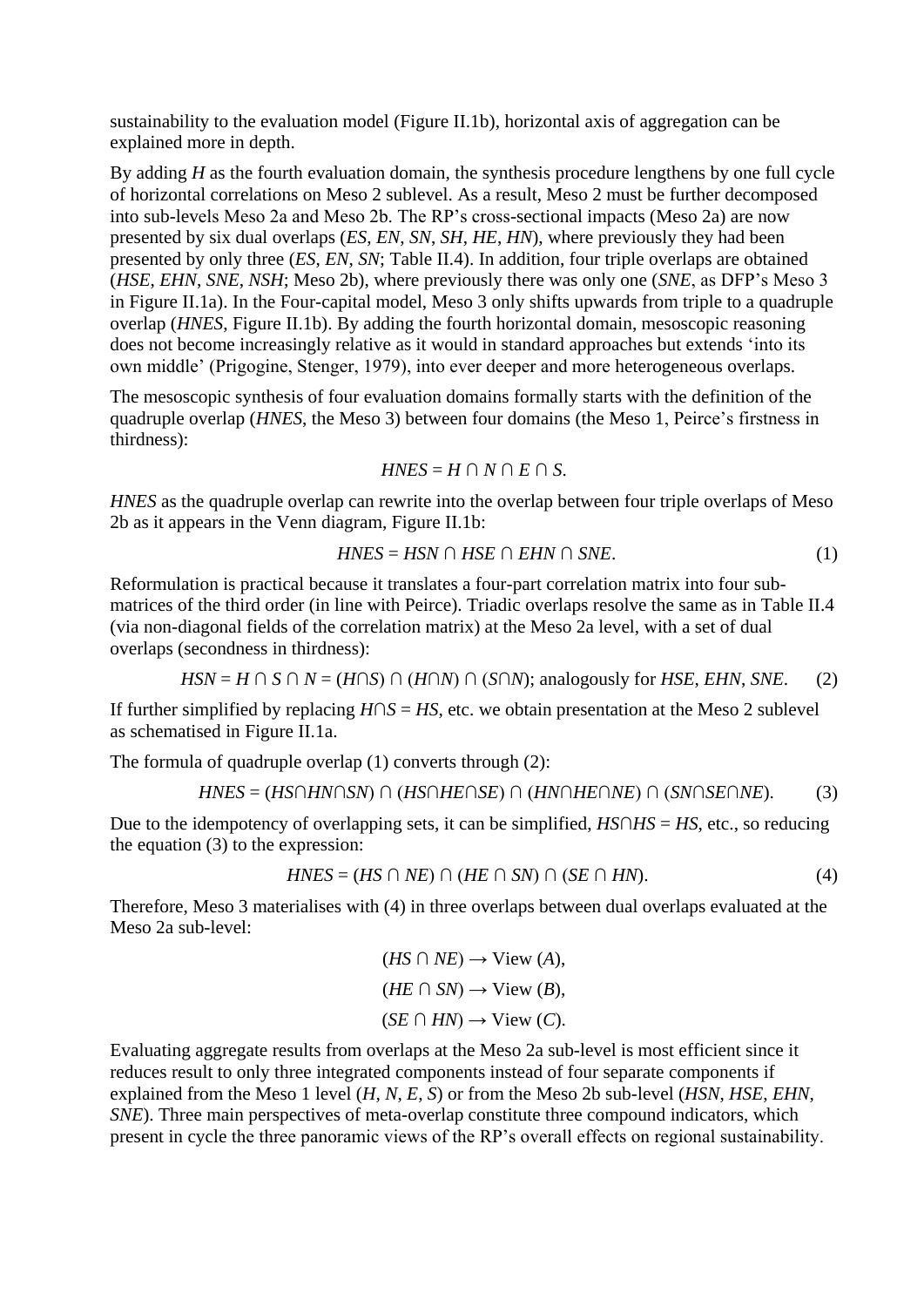Standard science does not like circular reasoning because it is irrational. However, it should not be incorrect to apply circular explanations to social issues, which are cyclical by nature. Circular methodology builds understanding by an 'alternating cycle of destruction and creation'.<sup>4</sup> Circular reading first deconstructs insights obtained from the previous view (*A*) as incomplete; this calls for a different aggregate reading (*B*), which successfully complements *A*, but is incomplete in some other respect that is involved only in (*C*), which again conceals a certain deficit that leads to *A*, and so forth...

The circular reading is valuable because it never asserts the pursuit of a final answer, so it never marks the end of the inquiry. It secures that the results of synthesis emerge only provisionally, and so can never assert themselves as 'structures of dominance'.<sup>5</sup> The circular reading perpetuates instead an ongoing questioning that keeps one's mind open to the idea that there may be more complete and even alternative understandings (Derrida).<sup>6</sup> Openness for radically diverse perspectives seems a more appropriate strategy for attaining neutrality in the evaluation of complex matters than Leopold's principal abstinence from comparison of incommensurable contents. The holistic understanding of poorly compatible contributions is also for Kuhn (1970) the precondition for a neutral comprehension of complex matters.

The mesoscopic procedure of horizontal synthesis is illustrated in the Case Study. Table II.5 presents the impacts of the RP from Table II.1 aggregated into four evaluation domains: first in a meso matrix of impacts (5a, weak commensurability) and then in a correlative matrix of overlaps between sustainability domains (5b, weak incommensurability, non-diagonally).

| Table II.5a: Four-part input-output matrix of RP's impacts |                                                               |                                                                  |                                                                  |                                                                 |  |  |
|------------------------------------------------------------|---------------------------------------------------------------|------------------------------------------------------------------|------------------------------------------------------------------|-----------------------------------------------------------------|--|--|
|                                                            | E                                                             | H                                                                | S                                                                | N                                                               |  |  |
| E                                                          | $E\cap E$ (+++)                                               | $E \cap H$ (+)                                                   | $E \cap S$ (-)                                                   | $E\cap N (+)$                                                   |  |  |
| H                                                          | $H\cap E(0)$                                                  | $H \cap H$ (+)                                                   | $H \cap S$ (+)                                                   | $H \cap N(0)$                                                   |  |  |
| S                                                          | $SOE (+++)$                                                   | $S \cap H$ (+)                                                   | $S \cap S (++)$                                                  | $S\cap N$ $(++)$                                                |  |  |
| N                                                          | $NOE (+)$                                                     | $N0H(+)$                                                         | $NOS (+)$                                                        | $N\cap N$ $(+)$                                                 |  |  |
|                                                            | Table II.5b: Four-part correlation matrix of the RP's impacts |                                                                  |                                                                  |                                                                 |  |  |
|                                                            | E                                                             | H                                                                | S                                                                | N                                                               |  |  |
| E                                                          | $EE (+++): Very$<br>effective                                 | $EH(0, +)$ : Very small<br>overlap, imbalanced in<br>favour of H | $ES (+++) , -): Strong$<br>overlap, imbalanced<br>in favour of E | $EN (+, +): Small$<br>overlap, balanced                         |  |  |
| H                                                          |                                                               | $HH (+):$ Poor<br>effectiveness                                  | $HS (+, +): Small$<br>overlap, balanced                          | $HN(0, +): Very small$<br>overlap, balanced                     |  |  |
| S                                                          |                                                               |                                                                  | $SS (++):$ Moderately<br>effective                               | $SN (++, +):$ Moderate<br>overlap, imbalanced in<br>favour of N |  |  |
| N                                                          |                                                               |                                                                  |                                                                  | $NN (+)$ : Poor<br>effectiveness                                |  |  |

Table II.5: RP's impacts on sustainability of the Pomurje region – four-part presentation

Source of data: Table II.1.

Legend for Impact scores: The same as in Table II.3.

1

<sup>4</sup> Boyd J.R. 1976. Destruction and creation. [https://en.wikisource.org/wiki/Page:Destruction\\_%26\\_Creation.pdf/7,](https://en.wikisource.org/wiki/Page:Destruction_%26_Creation.pdf/7) II 2017.

<sup>5</sup> Ibid.

<sup>&</sup>lt;sup>6</sup> Jacques Derrida: Deconstruction, by Catherine Turner, *http://criticallegalthinking.com*, III 2017.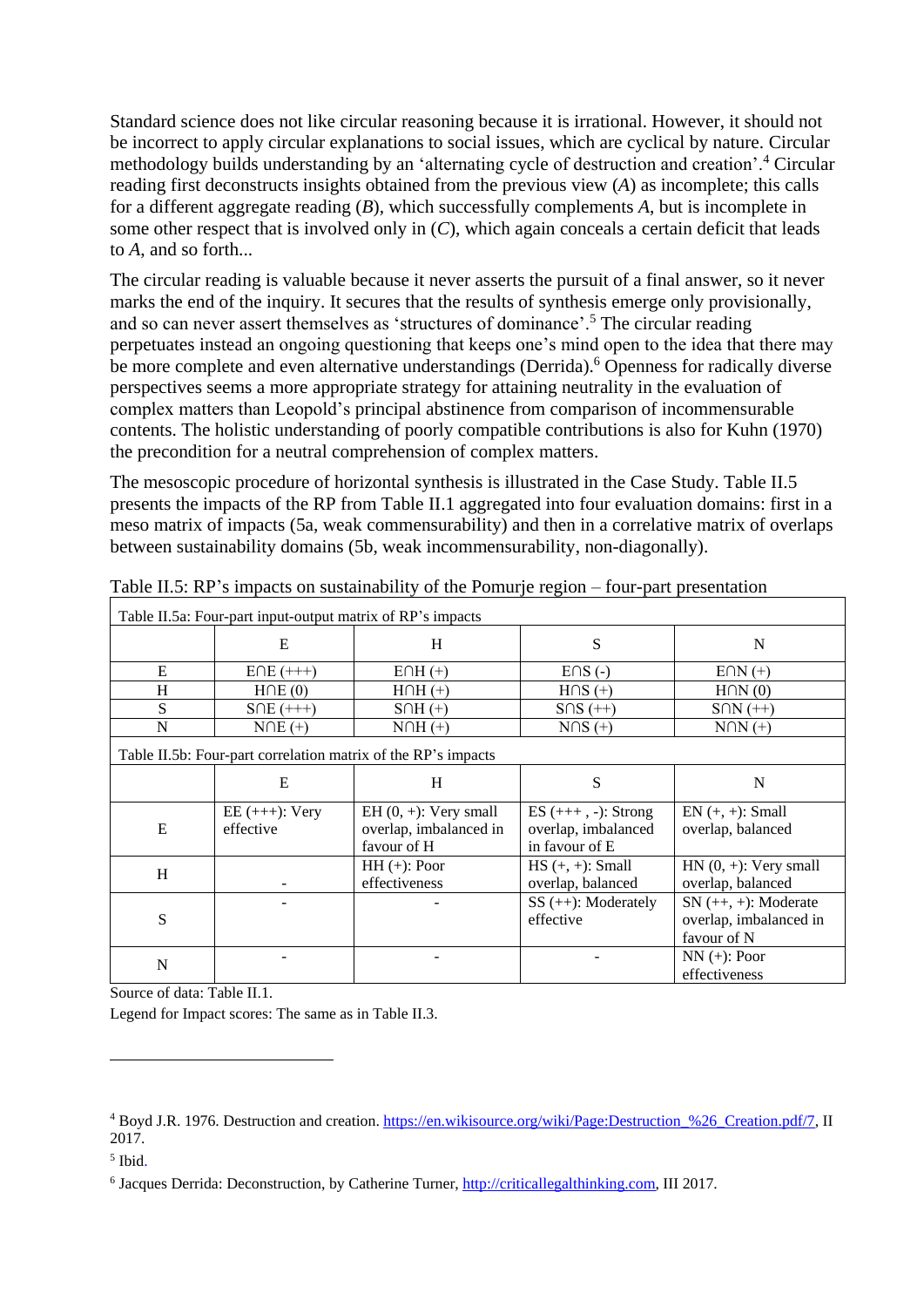The first view, (*A*), evaluates the RP's impacts between the material (*E*, *N*) and non-material (*H* and *S*) aspects of regional sustainability. The correlation matrix (Table II.5b) evaluates it as: *EN*  – Small overlap; and *HS* – Small overlap. Therefore, the RP contributes to this aspect of regional sustainability in a balanced way even though only at the lowest level of positive synergies. It is not only that economic impacts poorly support non-material areas of sustainability, the opposite is also the case. Absence of material contribution by the RP is especially characteristic for regional H. The view (*A*) is best representing regional pillarisation strategy of sustainable development.

The view (*B*) evaluates the interaction between the progressive factors of sustainability (*H*, *E*, that are the most responsive to policy stimulus and most mobile), and conservation factors (*S*, *N*; that are sedentary and so they normally unfold 'conservatively', such as with preservation of cultural traditions and protection of nature). Achieved overlap in HE is very small, while overlap in SN is moderately strong. The meta overlap ( $EH \cap SN$ ) is small and emphasises relatively strong connectedness only between conservation factors of regional sustainability. The view (*B*) is in line with the identified passive attitude of regional policy-makers to progressive initiatives in the field of regional development. The RP operates as an instrument of inertia, instead of instigating a progressive change.

The third view, (*C*), evaluates the nature of the interactions between the factors of regional sustainability that can largely be produced within the programming period  $(E, S)$  and nonproduced, or more precisely, self-produced factors (*H* and *N*) beyond the programming period for which a Program is prepared. Evaluations shows that the Program induces a medium-strong overlap between *ES* and *HN*. The RP both positively and negatively affects the produced factors of sustainability significantly more than self-produced ones. This suggests, in our understanding, that the RP forwards a specific theory of change. It is more concerned with process-oriented (input-output) factors of regional development and therefore aspires for incremental, mediumterm change rather than foundational and autonomous changes in self-produced capitals. The Program responds to problems that can be fixed relatively quickly, while disregarding issues that are more persistent so it is not likely to trigger reversal of negative trends and breakthroughs in the sustainability of regional development.

The triangulation of three views that compose Meso 3 level results confirms the previous observations indicating that the evaluated RP has an inappropriate intervention logic. It is in favour of materialistic and produced domains of sustainability but only conservatively, while also lacking transformative moment. The RP forwards a consistently restrained model of regional development that is deeply divided between its driving forces, it emphasises conservation values and allows only cautious progression without interfering with deep-seated structural problems of regional development. As a Program with the mission to improve regional sustainability, RP is too weakly synergetic between sustainability domains.

Comparison between results for three- and for four-set aggregation approaches shows how mesoscopic reasoning develops its argumentation when new qualitative information is added to existing blocks of knowledge – by extending into itself. That is not by becoming increasingly detailed, relativist or compromised (multi-criteria, middle-range) but by producing more heterogeneous perspective of the whole.

### 5 Evaluative Synthesis in the Middle

The Case Study supports claims that assumption of value incommensurability of social facts at the meso level has a superior aggregation potential compared to the standard assumption of elementary commensurability at the micro level. The main reason is that mesoscopic procedure, by adding a horizontal aspect to vertical aggregation, no longer acts as an enemy of qualitative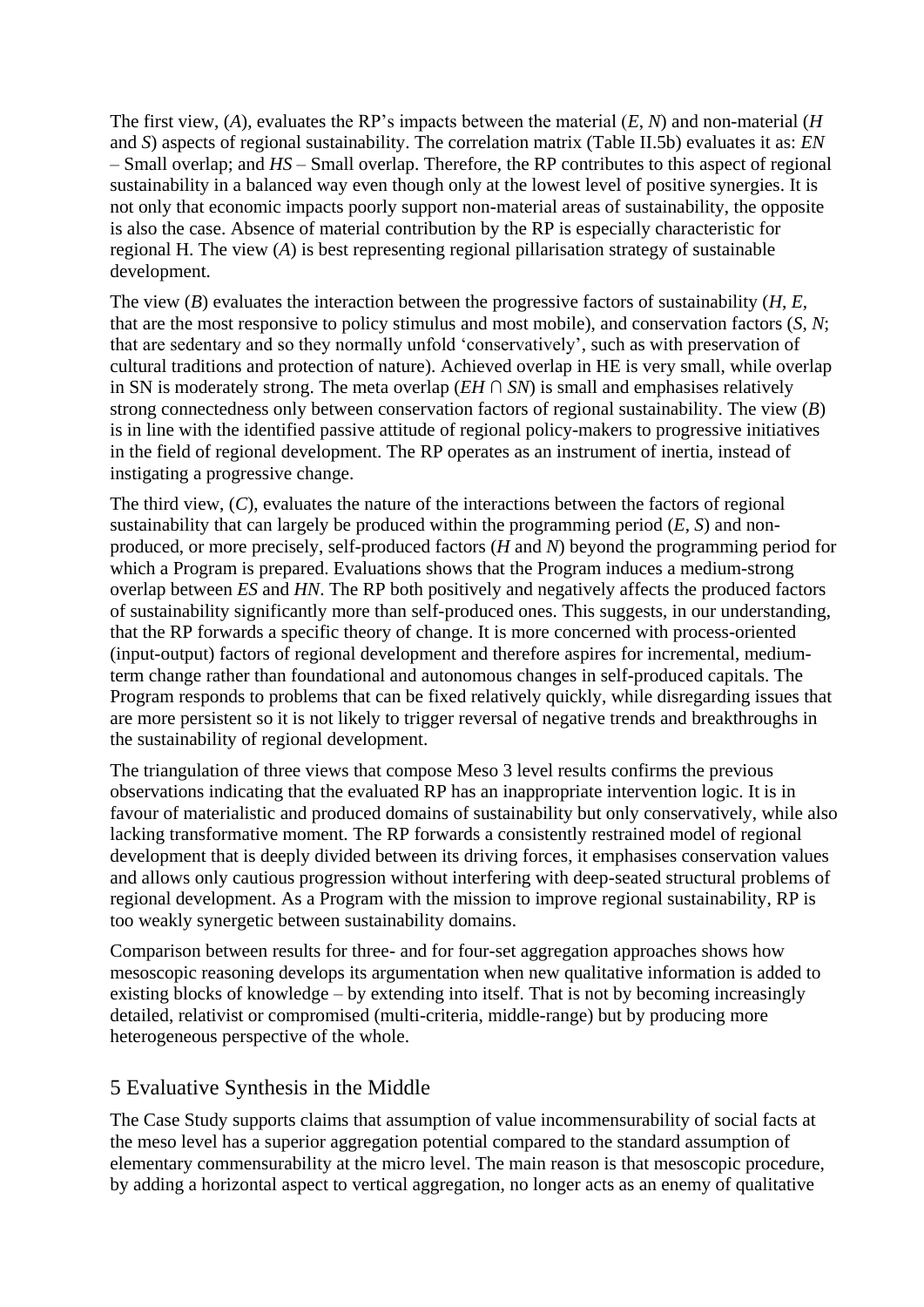difference. Quantitative and qualitative aspects are both indispensable in the aggregation of complex matters. A vertical synthesis that ignores radical differentiation is trivial. Already in the fifth century CE, the Macedonian Joannes Stobaeus said that 'things that were alike and of the same kind had no need of harmony, but those that were unlike and not of the same kind and of unequal order'. 7

The mesoscopic methodology of aggregation is an artefact of a forthcoming antipostmodern 'Age of Synthesis' (Belloc, in Wilhelmsen, Bret, 1970), which searches for less exclusive approaches to connecting increasingly diverse things. Ritzer and Smart (2003) outlined that the algorithm of synthesis is one of the central issues in the methodology of social research because it is about standards of consistent understanding of a large picture and integral aspects of social reality. Synthesis is more than simply putting things back together after one has taken them apart (Bartlett, 2001). Geels (2002, 2007) emphasised that aggregation is not simply a routine process of drawing general lessons from local projects; one must also take into account how power, ignorance, and framing play a role. The act of synthesis requires deep thinking and creativity in finding the most appropriate way to connect things, relative to the way things work together (Bartlett, 2001), which means in concordance with the internal logic of the challenge at hand.

Every epoch of social history forwards a different logic of synthesis, and they are an integral part of the ruling political arithmetic (Ritzer, Smart, 2003). The logic of synthesis always rests on culturally specific formulae of intellectual coherence (Prigogine, Stengers, 1979). 'The type of mathematics found in any major Culture is a clue, or key, to the distinctive character of the Culture taken as a whole'.<sup>8</sup>

For a mesoscopic methodology of social complexity, the deductive and divisive character of the standard approach poses a serious problem and raises suspicion about its appropriate rationale. The methodology of social research needs to develop new approach to synthesis that is less ambitious in terms of universality, but more connective and explanatorily rich since it decreases exclusion of radical difference in formation of social wholes.

Antipostmodern evaluative synthesis seeks the middle ground between commensurable and incommensurable approaches to constructing wholes. Evaluative synthesis must provide integral explanation of contents that are of course constitutive of the complex social issue at hand, but only in a deeply dividing way, as well as its secondary contents that enable synthesis but only in matters that are not of primary importance to anybody (Radej et al., 2012). New approach to synthesis must equally consider a large number of local synergies and a small number of deep and irresolvable oppositions. For Foucault, neither difference nor unity is primary. They need to be in balance (in Olssen, 2002), which can materialise only on the meso plane (Althusser)<sup>9</sup> of inter-paradigmatic standards (Kordig, 1973) with an evaluative efforts.

Non-transitivity ceases to present a logical problem to synthesis when irrational contents are manipulated evaluatively – by first locating a void in incommensurable claims and then by iterative, deconstructively constructive synthesis in the overlapping areas of their peripheral inconsistencies. The mesoscopic algorithm rests equally on learning and forgetting, by iterating acts of deconstruction in the center and transformative creativity on the margin.

<u>.</u>

<sup>7</sup> Wikipedia, #Stobaeus, I 2011.

<sup>8</sup> Wilder R.L. The Cultural Basis Of Mathematics. [http://www-history.mcs.st](http://www-history.mcs.st-andrews.ac.uk/Extras/Cultural_Basis_I.html)[andrews.ac.uk/Extras/Cultural\\_Basis\\_I.html,](http://www-history.mcs.st-andrews.ac.uk/Extras/Cultural_Basis_I.html) II 2011.

<sup>&</sup>lt;sup>9</sup> In Levačić M. 2009. Materialna eksistenca ideologije. Air Beletrina, [http://www.airbeletrina.si/index.php?option=com\\_content&task=view&id=1713&Itemid=82,](http://www.airbeletrina.si/index.php?option=com_content&task=view&id=1713&Itemid=82) II 2011.